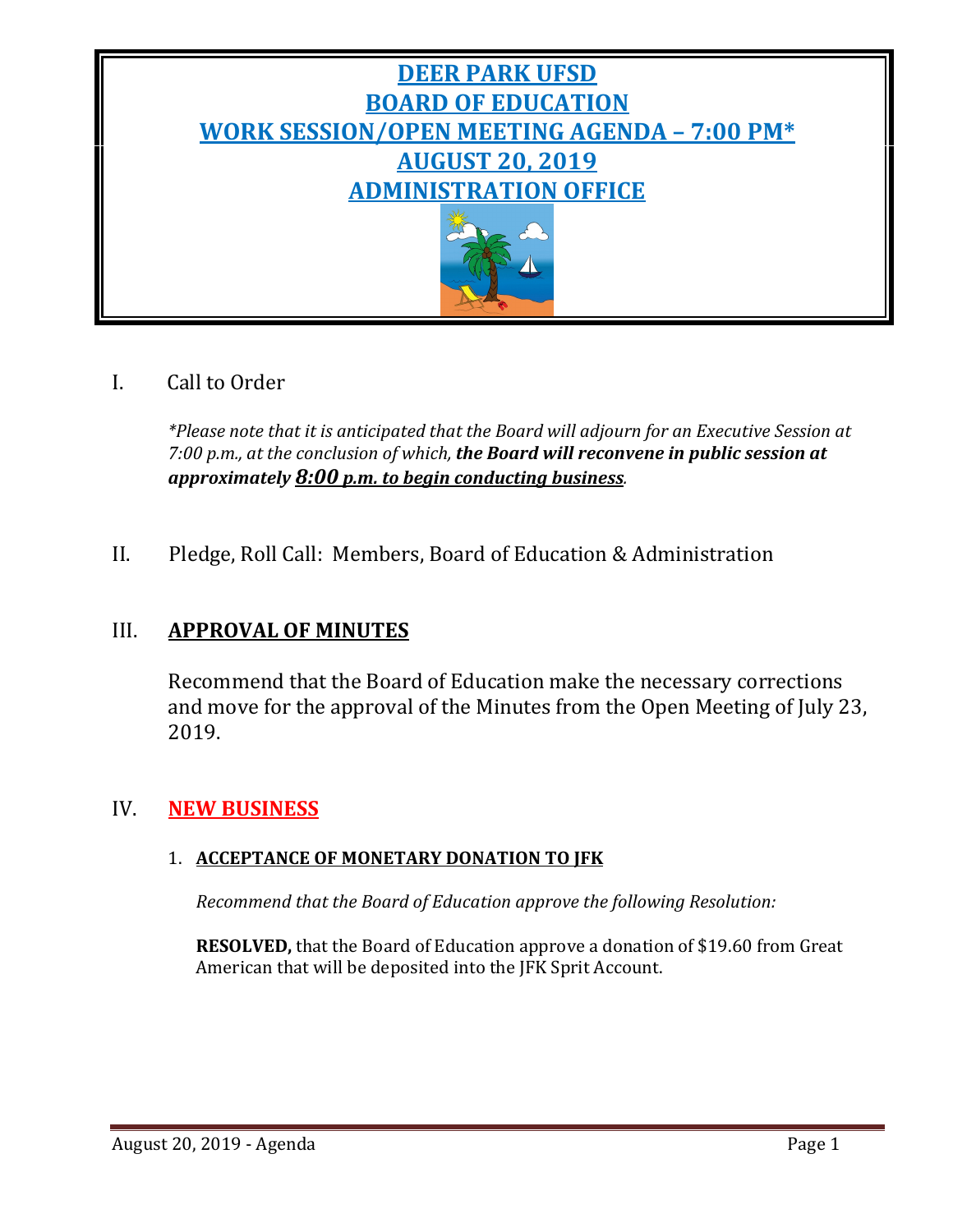### 2. **ACCEPTANCE OF FURNITURE DONATION TO SOCIAL SKILLS PROGRAM**

*Recommend that the Board of Education approve the following Resolution:*

**RESOLVED,** that the Board of Education approve the donation of a sofa and loveseat to be used in the Special Education Social Skills room at Abraham Lincoln Building.

### 3. **DISPOSAL OF EQUIPMENT AT HIGH SCHOOL**

*Recommend that the Board of Education approve the following Resolution:*

**RESOLVED,** that the Board of Education approve the disposal of:

- Pace clocks from the HS pool that are in disrepair and parts are obsolete
- 2 Whirlpool ovens from the HS FACS Room

# 4. **APPOINTMENT OF BANKING INSTITUTIONS**

*Recommend that the Board of Education approve the following Resolution:*

**RESOLVED,** that the Board of Education approve the following banks as Official Bank Depositories to remain competitive with interest rates for the Deer Park Union Free School District. These are in addition to those previously approved on July 9, 2019.

- Sterling National Bank
- Flushing Bank

#### 5. **INCREASE TO BUDGET USING RESERVES**

*Recommend that the Board of Education approve the following Resolution:*

**RESOLVED**, that the Board of Education approve an increase to the budget by \$200,000 in the workers compensation budget code for unforeseen expenditures. \$200,000 will be transferred from the Workers Compensation Reserve with no increase to the tax levy.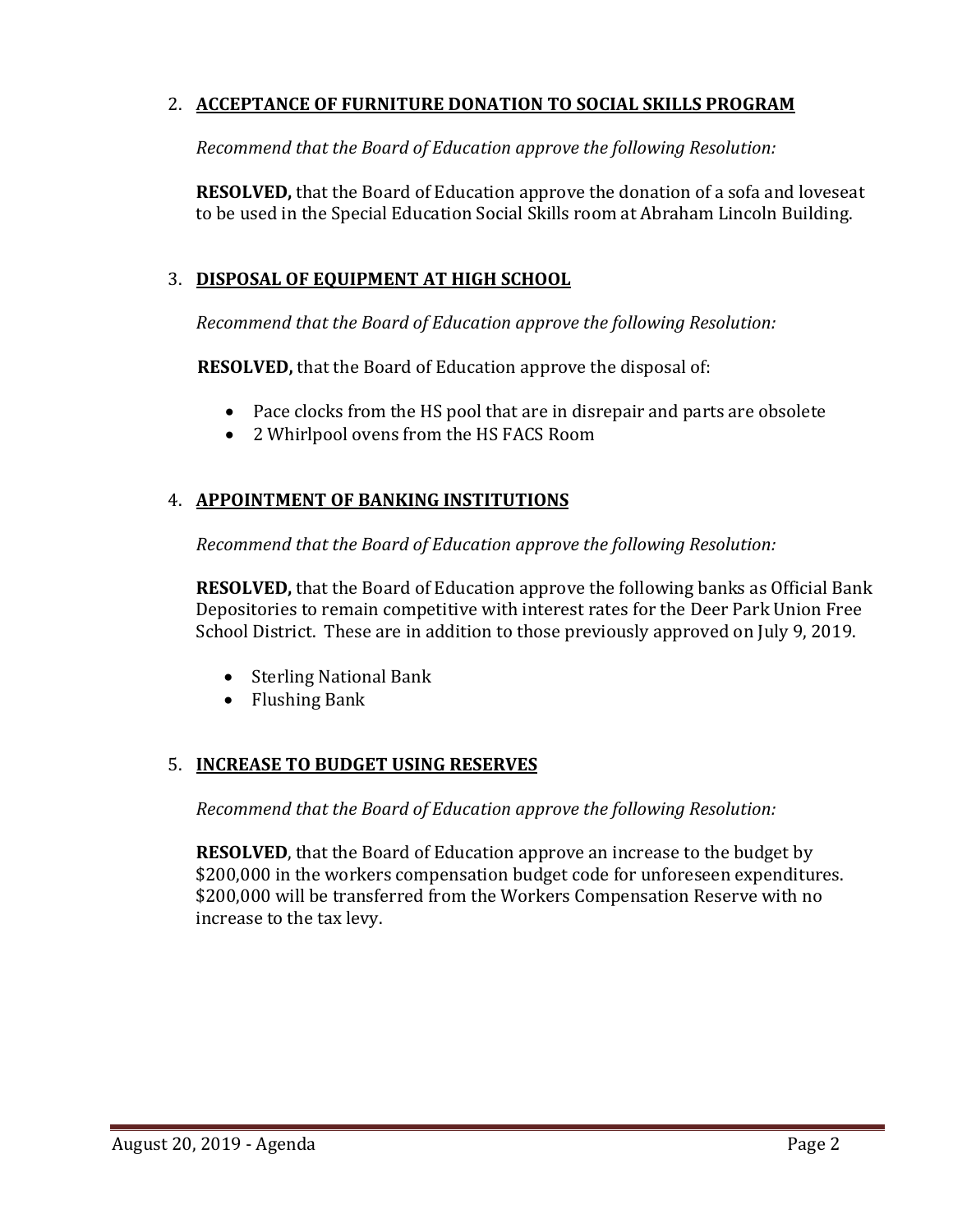# V. **APPROVAL OF SCHEDULES**

Recommend, that the Board of Education approve the following Schedules collectively:

# **NON-INSTRUCTIONAL**

#### **SCHEDULE -- CS --CHANGE OF SALARY/ STATUS (Non-Instructional)**

#### **Lisa Brennan**

District Office<br>Position: District Clerk<br>\$61,511.87 Salary/Step: \$61,5<br>Effective Date(s):  $7/1/2019 - 6/30/2020$ 

#### **Salvatore Caliendo**

Transportation Summer School Bus Aide<br>\$17.68/hr Salary/Step: Effective Date(s): 7/8/2019 - 8/16/2019 Correction of hourly salary

#### **Jeanne-Marie Kavanagh**

Deer Park High School<br>Position: Swimm Swimming Pool Manager<br>\$53,458.58 Salary/Step: \$53,458.58  $7/1/2019 - 6/30/2020$ 

#### **Dominick Laurita**

Transportation<br>Position: Summer School Bus Aide<br>\$17.68/hr Salary/Step: Effective Date(s): 7/8/2019 - 8/16/2019 Correction of hourly salary

# **Janet Metzler**

District Office<br>Position: Confidential Secretary<br>\$73,162.52 Salary/Step: \$73,1<br>Effective Date(s):  $7/1/2019 - 6/30/2020$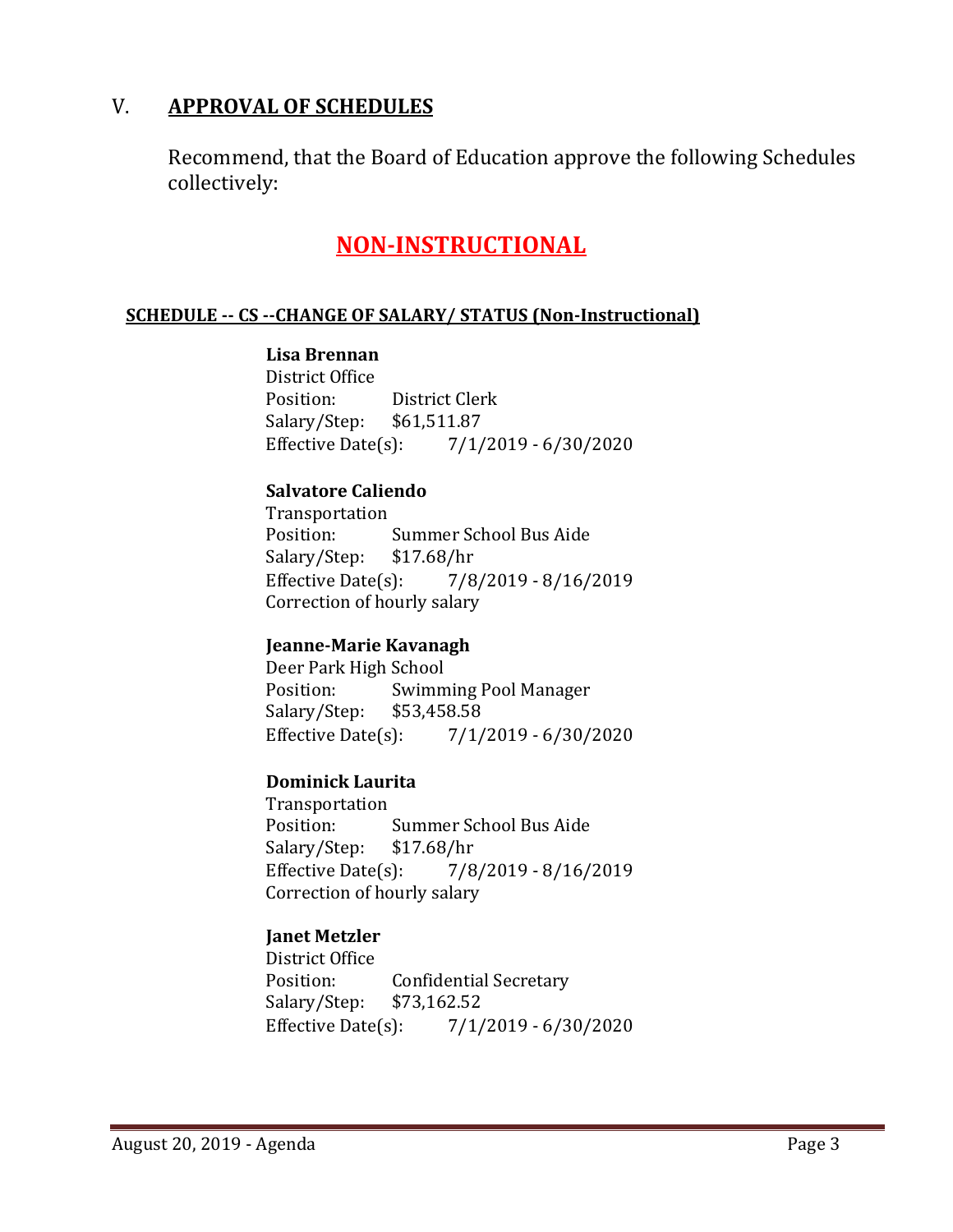### **John Nelson**

Memorial<br>Position: Position: Duplicating Machine Operator III<br>Salary/Step: \$48,475 Step 5 \$48,475 Step 5<br>8/5/2019 Effective Date $(s)$ : Salary prorated at \$43,813.94

# **Robert Woolsey**

Memorial<br>Position: Director of Facilities III<br>\$145,619.50 Salary/Step: \$1<br>Effective Date(s):  $7/1/2019 - 6/30/2020$ 

#### **SCHEDULE NN – APPOINTMENTS (Non-Instructional)**

#### **Alexis Tyson**

Position: 6 Hr. Non-Instructional Aide Salary/Step: \$17.68/hour Budget Code: 2110.160.00 Effective Date(s): 9/1/2019

#### **SCHEDULE -- OO --RESIGNATIONS / RETIREMENTS / REMOVALS / TERMINATIONS (Non-Instructional)**

#### **Joseph Sciurca**

Transportation<br>Position: **Bus Driver** Salary/Step: Effective Date(s): 8/7/2019 Resignation for the purpose of RETIREMENT. No outstanding obligation to the district.

#### **SCHEDULE -- QQ --LEAVES OF ABSENCE (Non-Instructional)**

#### **Michael Delligatti**

John F Kennedy Intermediate School<br>Position: Night Custodian Night Custodian Salary/Step:<br>Effective Date(s): Effective Date(s): 7/27/2019 - 8/31/2019 Extension of Paid Medical LOA (WC)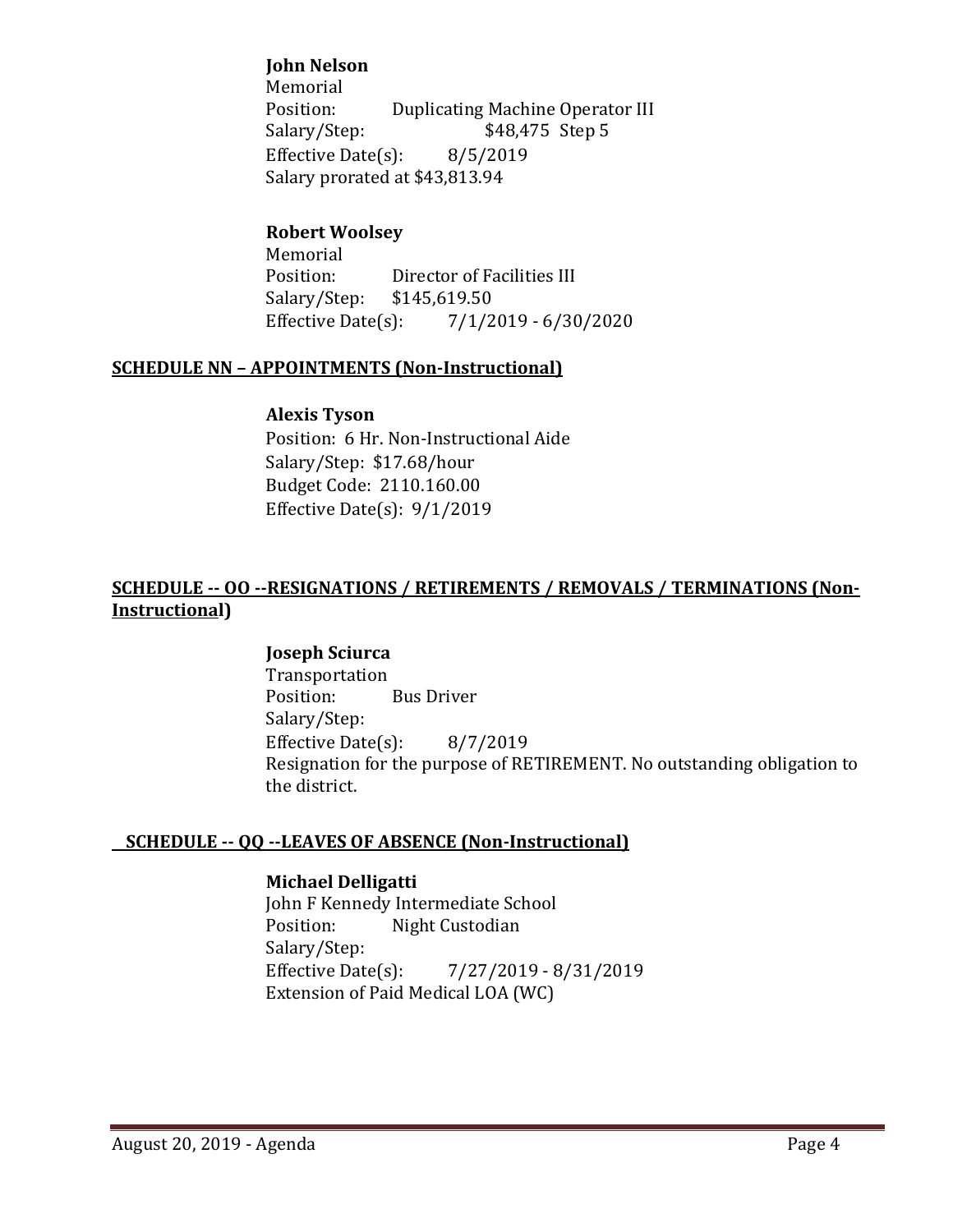#### **Michael Sheehan**

Memorial<br>Position: **Maintenance** Salary/Step:<br>Effective Date(s): Effective Date(s): 8/8/2019 - 8/23/2019 Paid Medical LOA (FMLA)

#### **Kim Valenti**

Deer Park High School<br>Position: Office Office Assistant Salary/Step:<br>Effective Date(s): Effective Date(s): 6/19/2019 - 7/31/2019 Paid Medical LOA (FMLA)

#### **Robert Wilson**

Transportation Bus Driver Salary/Step:<br>Effective Date(s): Effective Date(s): 9/1/2019 - 9/30/2019 Unpaid Medical (FMLA)

#### **SCHEDULE -- TPA --TEMPORARY ASSIGNMENT (Non-Instructional)**

#### **Nicole Leggio**

Out of District<br>Position: Summer 1:1 Teacher Aide Salary/Step:<br>Effective Date(s):  $7/1/2019 - 8/9/2019$ Correction of dates for assignment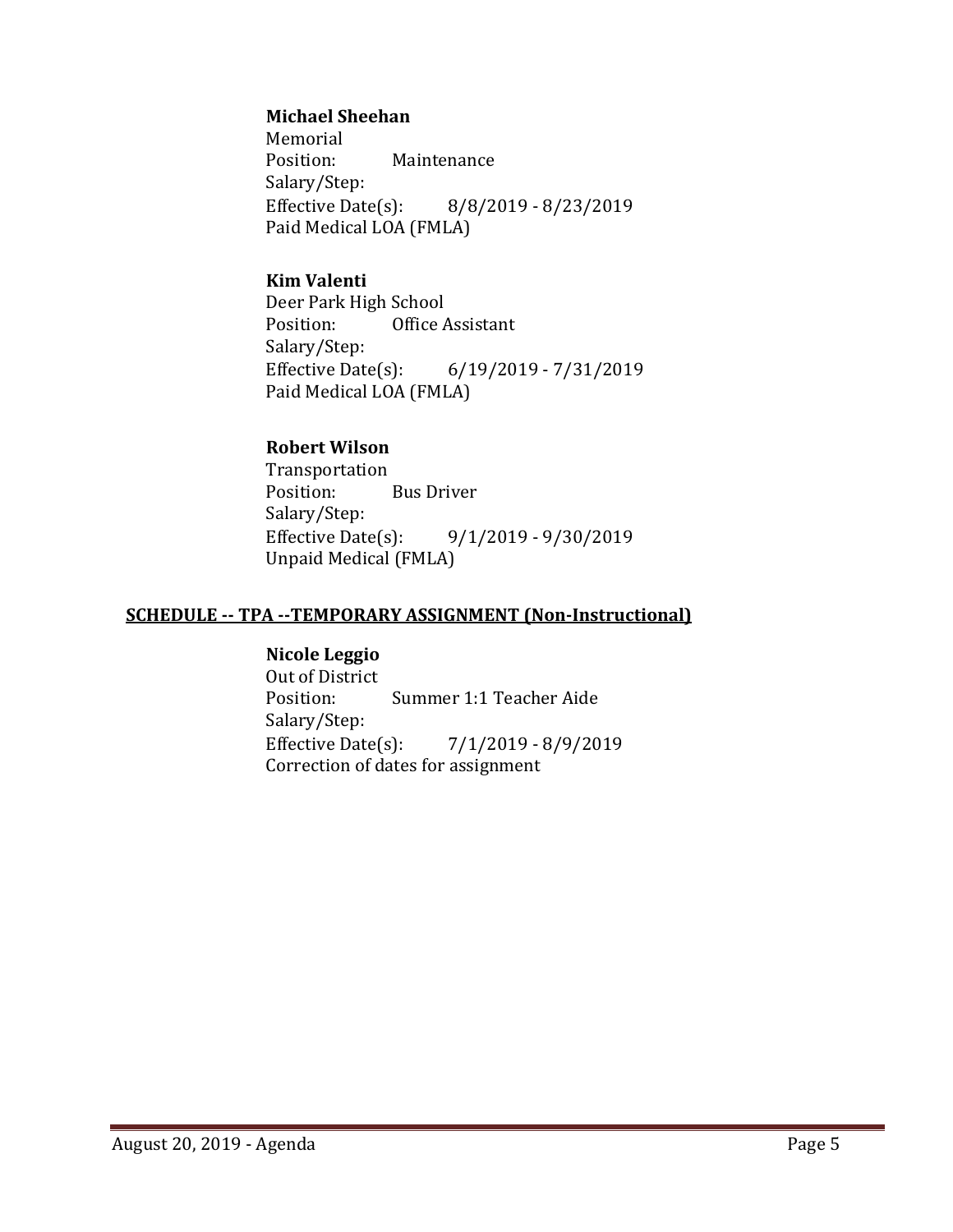# **INSTRUCTIONAL**

#### **SCHEDULE -- CSS --CHANGE OF STATUS / SALARY (Instructional)**

#### **Marguerite Jimenez**

District Office<br>Position: Assistant Superintendent<br>\$199,065.94 Salary/Step: \$1<br>Effective Date(s):  $7/1/2019 - 6/30/2020$ 

#### **Phyllis Senia**

John F Kennedy Intermediate School<br>Position: Summer School Supe Summer School Supervisor<br>\$244.20 Salary/Step: Effective Date(s): 7/8/2019 - 8/16/2019 Addition of 2.96% contractual salary (summer school)

#### **SCHEDULE -- L --PART-TIME APPOINTMENTS (Instructional)**

#### **Aleisha Forbes**

Deer Park High School Position: .2 Family & Consumer Science Teacher \$62,450 MA/Step 1 Effective Date(s): 9/1/2019 - 6/30/2020 Salary prorated at \$12,490

### **Emily Halper**

Deer Park High School Position: .3 Art Teacher<br>Salary/Step: \$5 \$57,132 BA/Step 1 Budget Code: see comments<br>Effective Date(s): 9/1/2 Effective Date(s): 9/1/2019 - 6/30/2020 .2 HS code 2110.130.01 salary prorated at \$11,426.40/ .1 RF code 2110.130.08 salary prorated at \$5,713.20

#### **Nicole Passaretti**

Robert Frost Middle School<br>Position: 7 Science T Position: .7 Science Teacher<br>Salary/Step: \$62,450 Salary/Step: \$62,450 MA/Step 1<br>Effective Date(s): 9/1/2019 - 6/30/2020  $9/1/2019 - 6/30/2020$ Salary prorated at \$43,715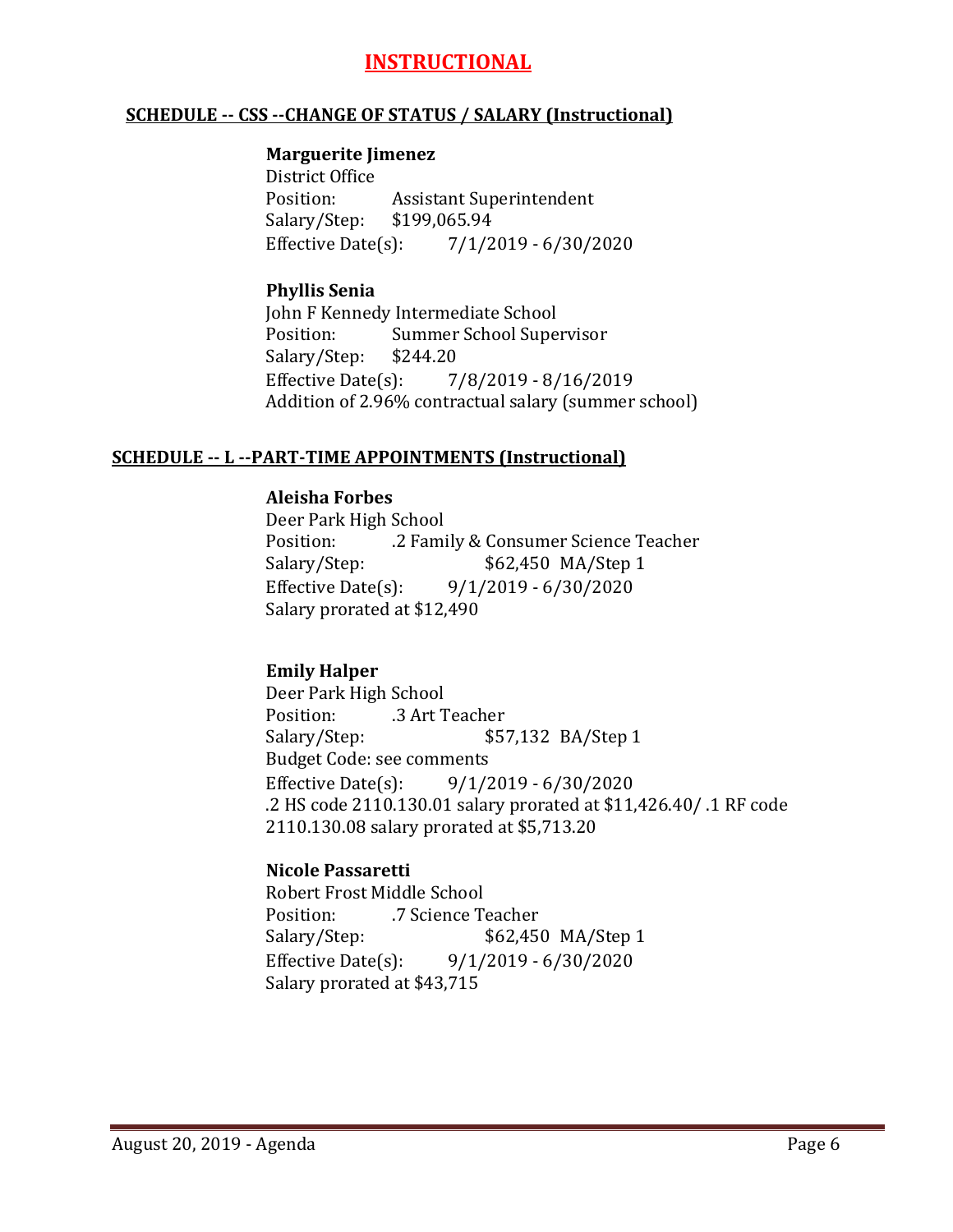#### **Maxx Vogelsberg**

Deer Park High School<br>Position: . . . . . . . . 2 Musi Position: .2 Music Teacher \$57,132 BA/Step 1 Effective Date(s): 9/1/2019 - 6/30/2020 Salary prorated at \$11,426.40

#### **SCHEDULE N – PROBATIONARY TEACHER (Instructional) \***

**Nicole Sharkey** Robert Frost Middle School<br>Position: Probationar Position: Probationary Special Education Teacher<br>Salary/Step: \$62,450 MA/Step 1 \$62,450 MA/Step 1 Effective Date(s): 9/1/2019 - 8/31/2023 .8 RF code 2250.150.08 / .2 HS code 2250.150.01

\*Except to the extent required by the applicable provisions of Education Law 2509, 2573, 3212 and 3014, in order to be granted tenure the classroom teacher or building administrator shall have received composite or overall annual professional performance review ratings pursuant to Education Law 3012-c and/or 3012-d of either effective or highly effective in at least three (3) of the four (4) preceding years and if the classroom teacher or administrator receives an ineffective composite or overall rating in the final year of the probationary period he or she shall not be eligible for tenure at that time.

#### **SCHEDULE -- NAS --ADMINSTRATIVE / SUPERVISORY APPOINTMENTS (Instructional)\***

#### **Justin Uliano**

Deer Park High School Probationary Curriculum Associate-ELA<br>\$115,000 Salary/Step: \$1<br>Effective Date(s): Effective Date(s): 8/20/2019 - 8/19/2023 Split budget codes; .5 HS code:2020.150.01 \$57,500,.5 RFMS code:2020.150.08 \$57,500

\*Except to the extent required by the applicable provisions of Education Law 2509, 2573, 3212 and 3014, in order to be granted tenure the classroom teacher or building administrator shall have received composite or overall annual professional performance review ratings pursuant to Education Law 3012-c and/or 3012-d of either effective or highly effective in at least three (3) of the four (4) preceding years and if the classroom teacher or administrator receives an ineffective composite or overall rating in the final year of the probationary period he or she shall not be eligible for tenure at that time.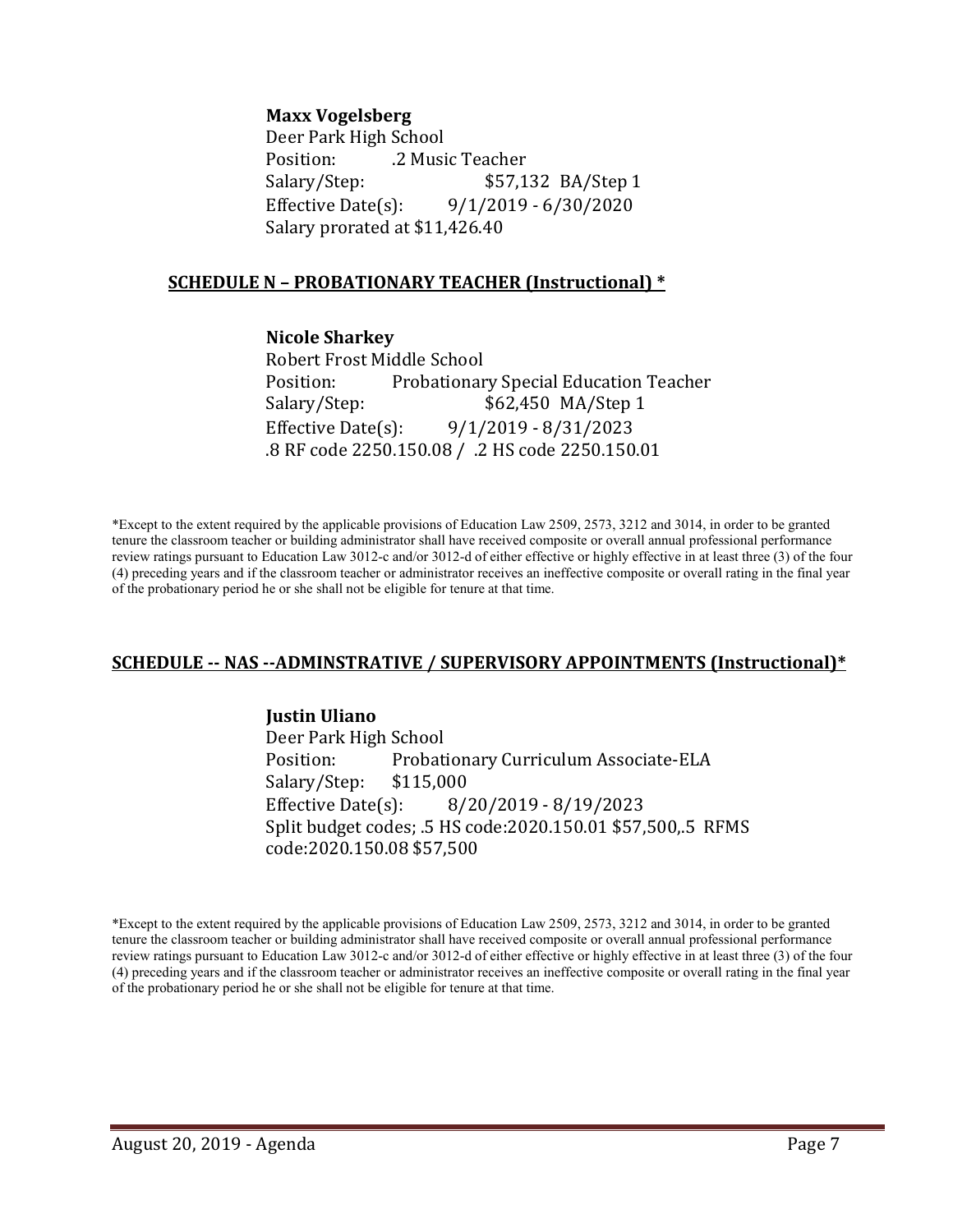#### **SCHEDULE -- NPS --PER DIEM SUBSTITUTES (Instructional)**

#### **Maxx Vogelsberg**

Deer Park High School .8 Permanent Substitute Teacher<br>\$125/day Salary/Step: \$1<br>Effective Date(s): Effective Date(s): 9/1/2019 - 6/30/2020 Salary prorated at \$100/day

#### **SCHEDULE -- NS --PERMANENT SUBSTITUTES (Instructional)**

#### **Emily Halper**

Deer Park High School<br>Position: 7 Perm .7 Permanent Substitute Teacher<br>\$125/day Salary/Step: Budget Code: 2110.141<br>Effective Date(s): 9  $9/1/2019 - 6/30/2020$ Salary prorated at \$87.50/day

#### **Nicole Passaretti**

Robert Frost Middle School .3 Permanent Substitute Teacher<br>\$125/day Salary/Step: \$1<br>Effective Date(s):  $9/1/2019 - 6/30/2020$ Salary prorated at \$37.50/day

#### **Christina Santospirito**

John Quincy Adams School<br>Position: Permanent Permanent Substitute Teacher<br>\$125/day Salary/Step: \$1.<br>Effective Date(s):  $9/1/2019 - 6/30/2020$ 

# **SCHEDULE -- NSS --SUMMER SCHOOL APPOINTMENTS (Instructional)**

# **Stephanie O' Connell**

John F Kennedy Intermediate School<br>Position: Summer School Spee Summer School Speech Teacher<br>\$3,651.45 Salary/Step: \$3<br>Effective Date(s): Effective Date(s): 7/29/2019 - 8/16/2019 Correction of dates for assignment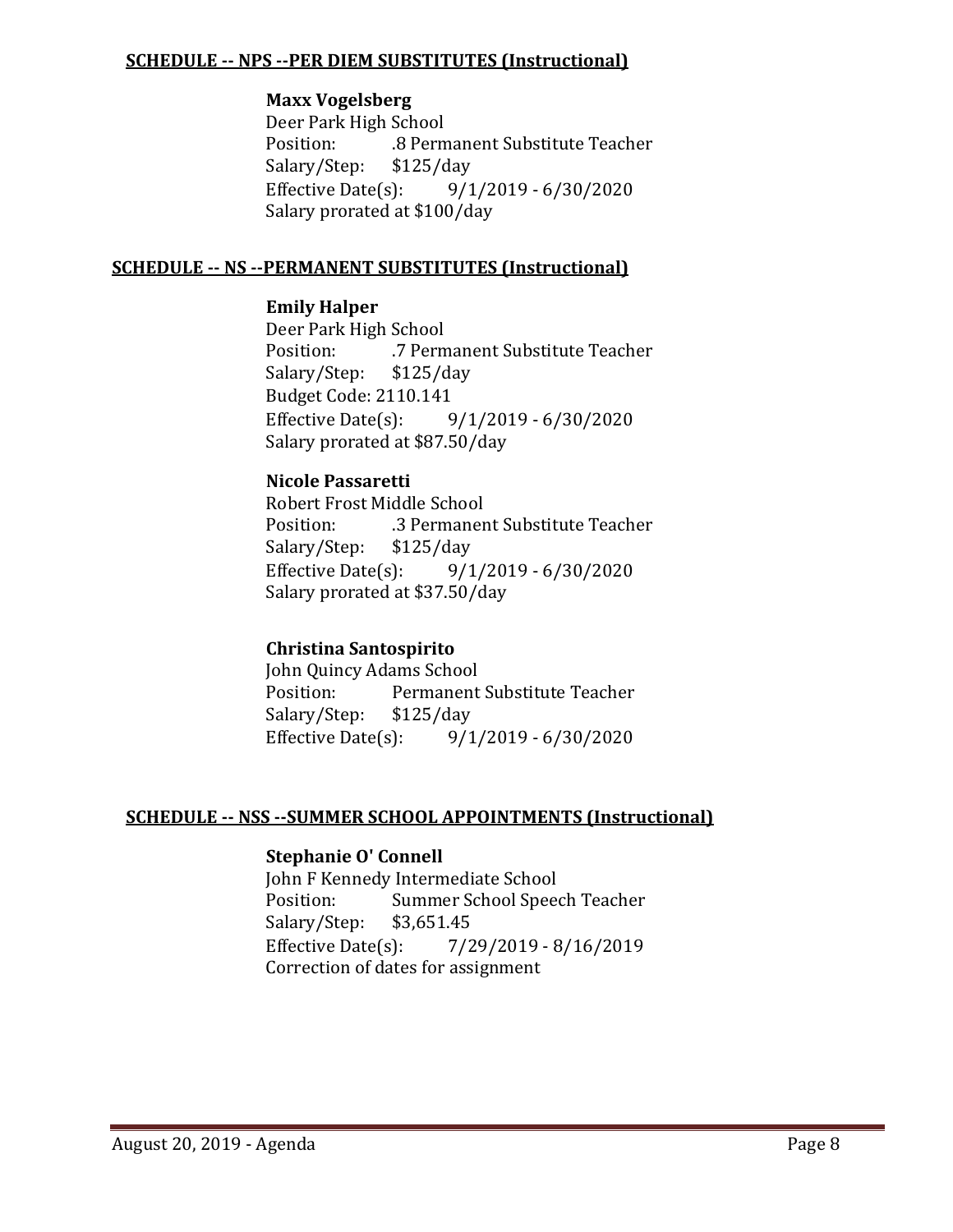#### **Allison Sweeney**

John F Kennedy Intermediate School<br>Position: Summer School Speed Summer School Speech Teacher<br>\$3,651.45 Salary/Step: \$3,<br>Effective Date(s): Effective Date(s): 7/8/2019 - 7/26/2019 Correction of dates for assignment

# **SCHEDULE -- O --RESIGNATIONS / RETIREMENTS / REMOVALS / TERMINATIONS (Instructional)**

#### **Andrea Accomando**

May Moore School Permanent Substitute Teacher Salary/Step: Budget Code: Effective Date(s): 8/19/2019 Resignation in order to accept Teaching Assistant position

#### **Dylan Colquhoun**

John Quincy Adams School<br>Position: Permanent Permanent Substitute Teacher Salary/Step: Effective Date(s): 8/1/2019 Resignation. No outstanding obligation to the district.

#### **Valerie Coogan**

Robert Frost Middle School **Special Education Teacher** Salary/Step: Effective Date(s): 7/31/2019 Resignation. No outstanding obligation to the district.

#### **Brittany DeMaio**

Deer Park High School<br>Position: Teachii **Teaching Assistant** Salary/Step: Effective Date(s): 8/17/2019 Resignation. No outstanding obligation to the district.

#### **Julieann Discenza**

John Quincy Adams School<br>Position: Teaching A **Teaching Assistant** Salary/Step: Effective Date(s): 8/5/2019 Resignation. No outstanding obligation to the district.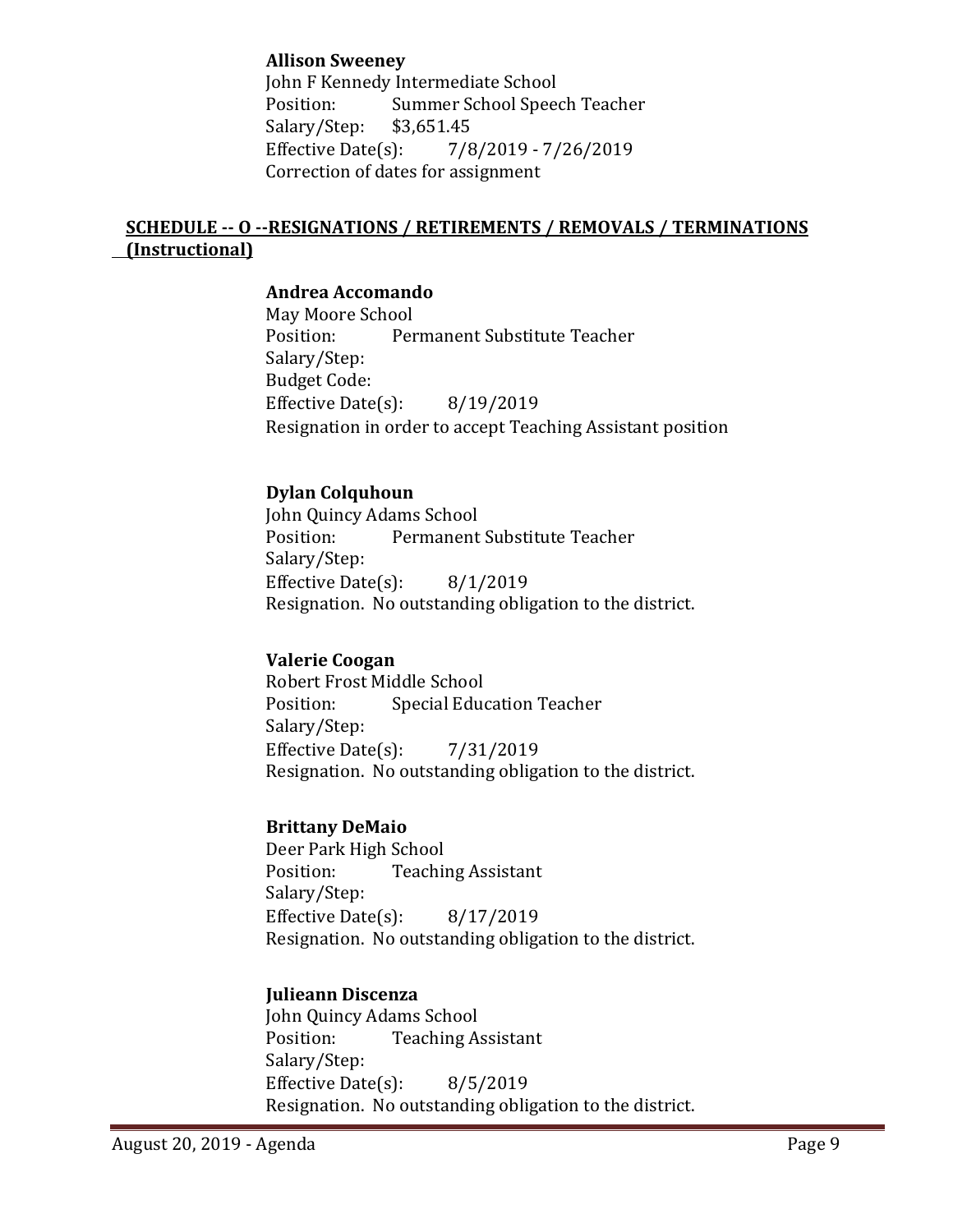### **Aleisha Forbes**

Deer Park High School .2 Permanent Substitute Teacher Salary/Step: Effective Date(s): 8/1/2019 Resignation as .2 Permanent Substitute in order to accept additional position of .2 Family & Consumer Science

### **Veronique Galyardt**

District Wide Per-Diem Substitute Teacher/ Substitute T.A. Salary/Step: Effective Date(s): 8/13/2019 Removal. Has not worked in past school year. No outstanding obligation to the district.

#### **Gina Hark**

John Quincy Adams School<br>Position: Permanent Permanent Substitute Teacher Salary/Step: Effective Date(s): 8/9/2019 Resignation as Permanent Substitute teacher only (remain on per-diem list)

# **Valerie Honett**

District Wide Per-Diem Substitute Teacher Salary/Step: Effective Date(s): 8/31/2019 Removal. Certification expiring. No outstanding obligation to the district.

# **Venera Papa**

John Quincy Adams School<br>Position: Teaching A **Teaching Assistant** Salary/Step: Effective Date(s): 8/13/2019 Resignation. No outstanding obligation to the district.

# **Brian Tower**

Robert Frost Middle School<br>Position: 7th/8th Gra 7th/8th Grade Head Football Coach Salary/Step: Effective Date(s): 8/18/2019 Resignation. Coaching position only.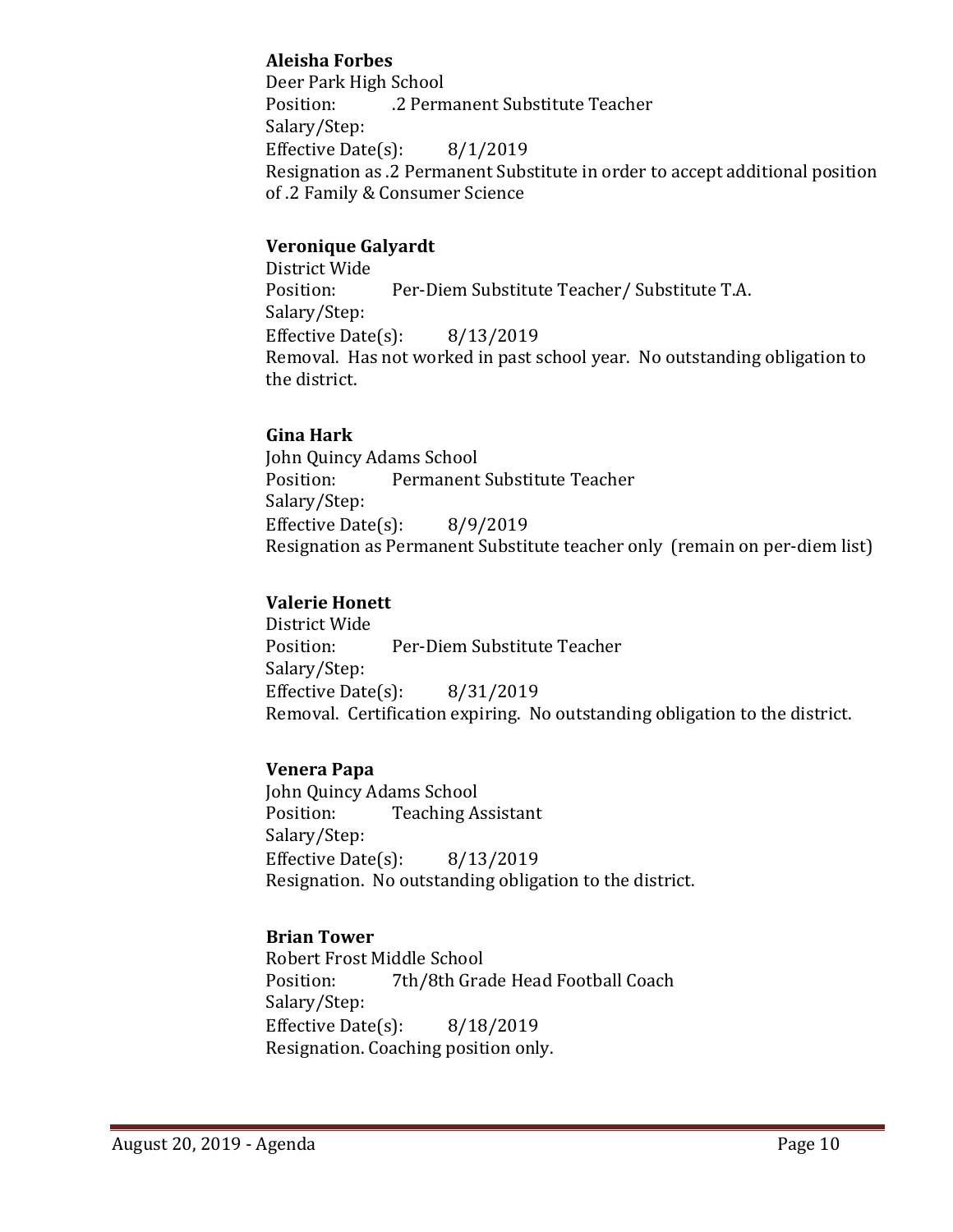#### **SCHEDULE -- Q --LEAVES OF ABSENCE (Instructional)**

#### **Ashley Varney**

John Quincy Adams School<br>Position: Elementary **Elementary Teacher** Salary/Step:<br>Effective Date(s): Effective Date(s): 9/1/2019 - 9/20/2019 Remainder of Unpaid FMLA

#### **SCHEDULE TA – PROBATIONARY TEACHING ASSISTANT (Instructional)**

#### **Andrea Accomando**

May Moore School<br>Position: Pro Probationary Teaching Assistant<br>\$28,236.26 Salary/Step: Budget Code: 2250.161.05<br>Effective Date(s): 9/1/2  $9/1/2019 - 8/31/2023$ 

### **SCHEDULE -- TR --TRANSFERS (Instructional)**

#### **Nancy Liston**

John F Kennedy Intermediate School<br>Position: Teaching Assistant **Teaching Assistant** Salary/Step: Effective Date $(s)$ : 9/1/2019 Transfer from High School to JFK

#### **Robin Mont**

Deer Park High School<br>Position: Teachii **Teaching Assistant** Salary/Step: Effective Date(s):  $9/1/2019$ Transfer from St. Cyril to High School

# **Elena Scaglione**

John F Kennedy Intermediate School<br>Position: Teaching Assistant **Teaching Assistant** Salary/Step: Effective Date $(s)$ : 9/1/2019 Transfer from Robert Frost MS to JFK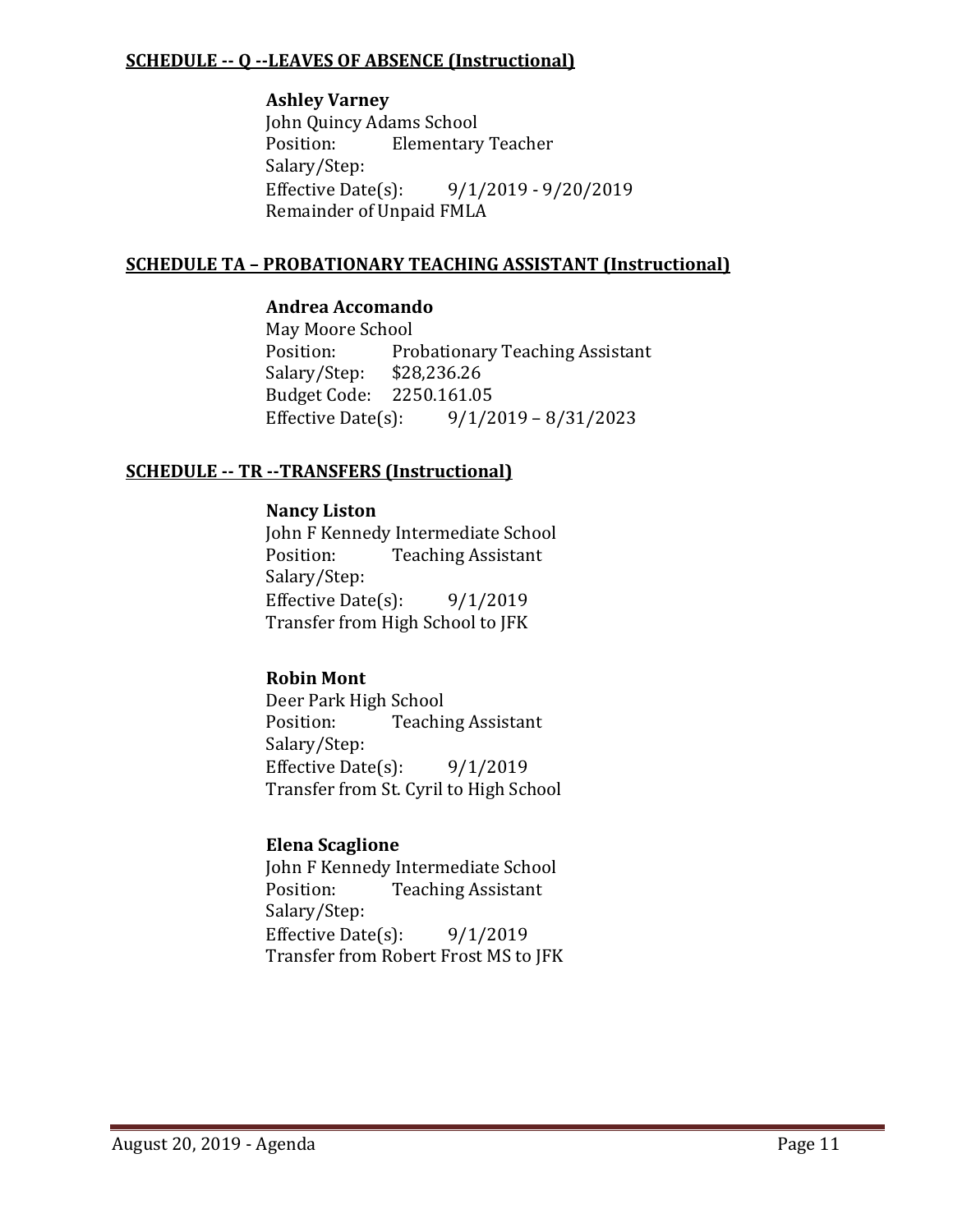#### **SCHEDULE -- TTPA --TEMPORARY ASSIGNMENT (Instructional)**

#### **Kelly Acevdeo**

District Wide<br>Position: Grade 5 Reading Summer Curriculum Writing<br>\$248.47/day Salary/Step: \$2<br>Effective Date(s): Effective Date(s): 7/1/2019 - 8/31/2019 2 days

### **Marissa Alessi**

Deer Park High School<br>Position: Varsity Position: Varsity Cheerleading Coach<br>Salary/Step: \$4,236.08 8 Units/Step 3 Effective Date(s): 8/26/2019 - 11/1/2019

### **Rosanne Alfieri**

District Wide Gr 3-5 Digital Literacy Summer Curriculum Writing \$248.47/day Salary/Step: \$2<br>Effective Date(s): Effective Date(s): 7/1/2019 - 8/31/2019 2 days

#### **Rosanne Alfieri**

District Wide Grade 3 Math Summer Curriculum Writing<br>\$248.47/day Salary/Step: \$2<br>Effective Date(s): Effective Date(s): 7/1/2019 - 8/31/2019 2 days

# **Robert Appel**

Deer Park High School<br>Position: [V Assi Position: JV Assistant Football Coach<br>Salary/Step: \$4,765.59 9 Units/Step 2 Effective Date(s): 8/19/2019 - 11/1/2019

#### **Pamela Arcuri**

District Wide Position: K-2 Digital Literacy Summer Curriculum Writing<br>Salary/Step: \$248.47/day Salary/Step: \$248.47/day<br>Effective Date(s): 7/1/2 Effective Date(s): 7/1/2019 - 8/31/2019 3 days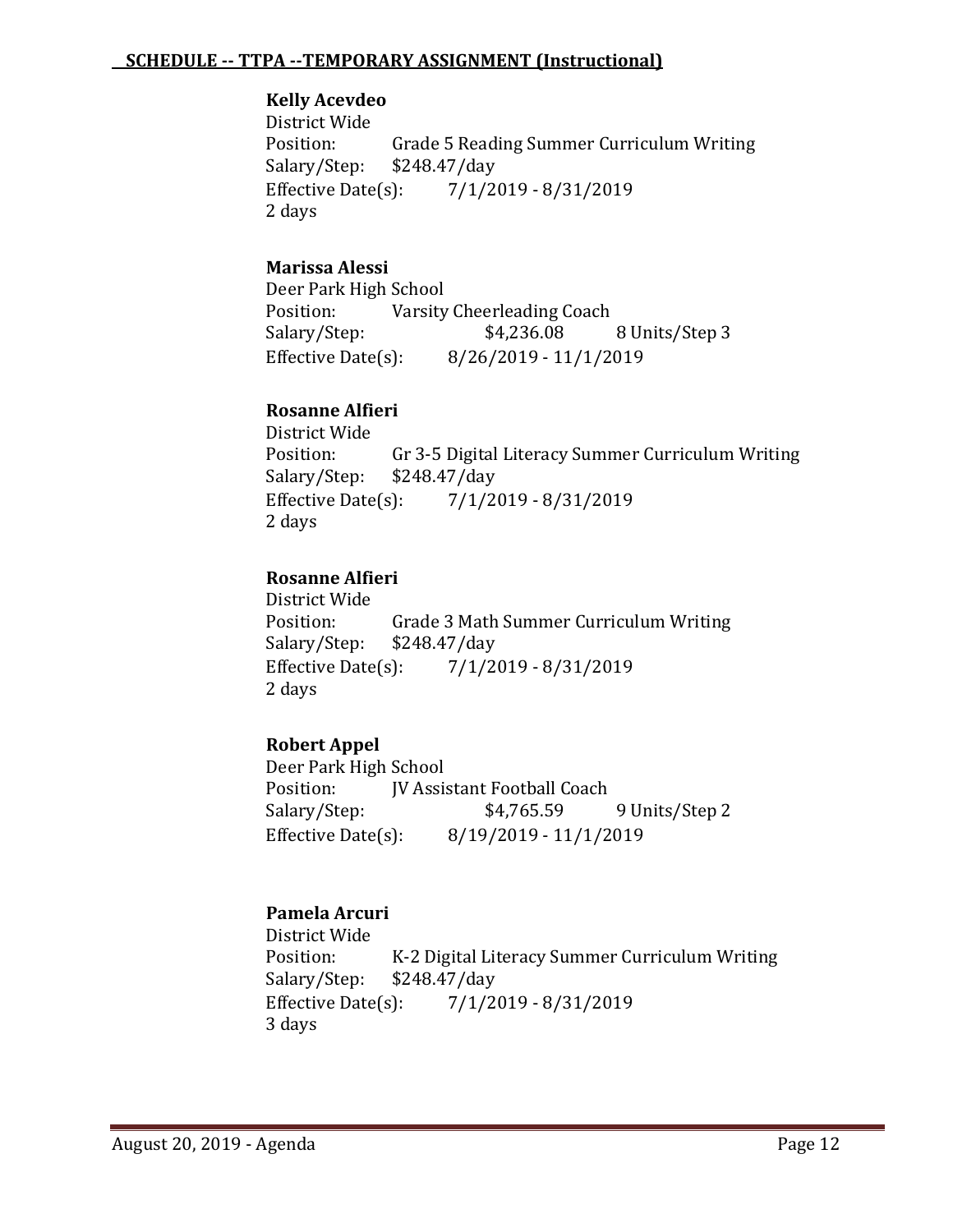# **Jennifer Arella**

District Wide Intermediate STEM Summer Curriculum Writing<br>\$248.47/day Salary/Step: \$2<br>Effective Date(s): Effective Date(s): 7/1/2019 - 8/31/2019 2 days

# **Marcella Biordi**

District Wide Position: Grades K-5 ENL-RTI Project Summer Curriculum Writing<br>Salary/Step: \$248.47/day Salary/Step: \$248.47/day<br>Effective Date(s): 7/1/2  $7/1/2019 - 8/30/2019$ 12 days

# **Denise Black**

District Wide Math 6 Summer Curriculum Writing<br>\$248.47/day Salary/Step: \$2<br>Effective Date(s):  $7/1/2019 - 8/30/2019$ 4 days

#### **Melissa Cangelosi**

District Wide Math 7 Summer Curriculum Writing<br>\$248.47/day Salary/Step: \$2<br>Effective Date(s): Effective Date(s): 7/1/2019 - 8/30/2019 4 days

# **Marissa Caruso**

District Wide Grades 9-10 Global 1 & 2 (ENL Project Writing) Summer Curriculum Writing<br>Salary/Step: \$248 Salary/Step: \$248.47/day<br>Effective Date(s): 7/1/2 Effective Date(s): 7/1/2019 - 8/30/2019 4 days

# **Marissa Caruso**

District Wide Grade 11 US History and Government (Framework) Summer Curriculum Writing<br>Salary/Step: \$248.47/day Salary/Step: \$2<br>Effective Date(s): Effective Date(s): 7/1/2019 - 8/30/2019 4 days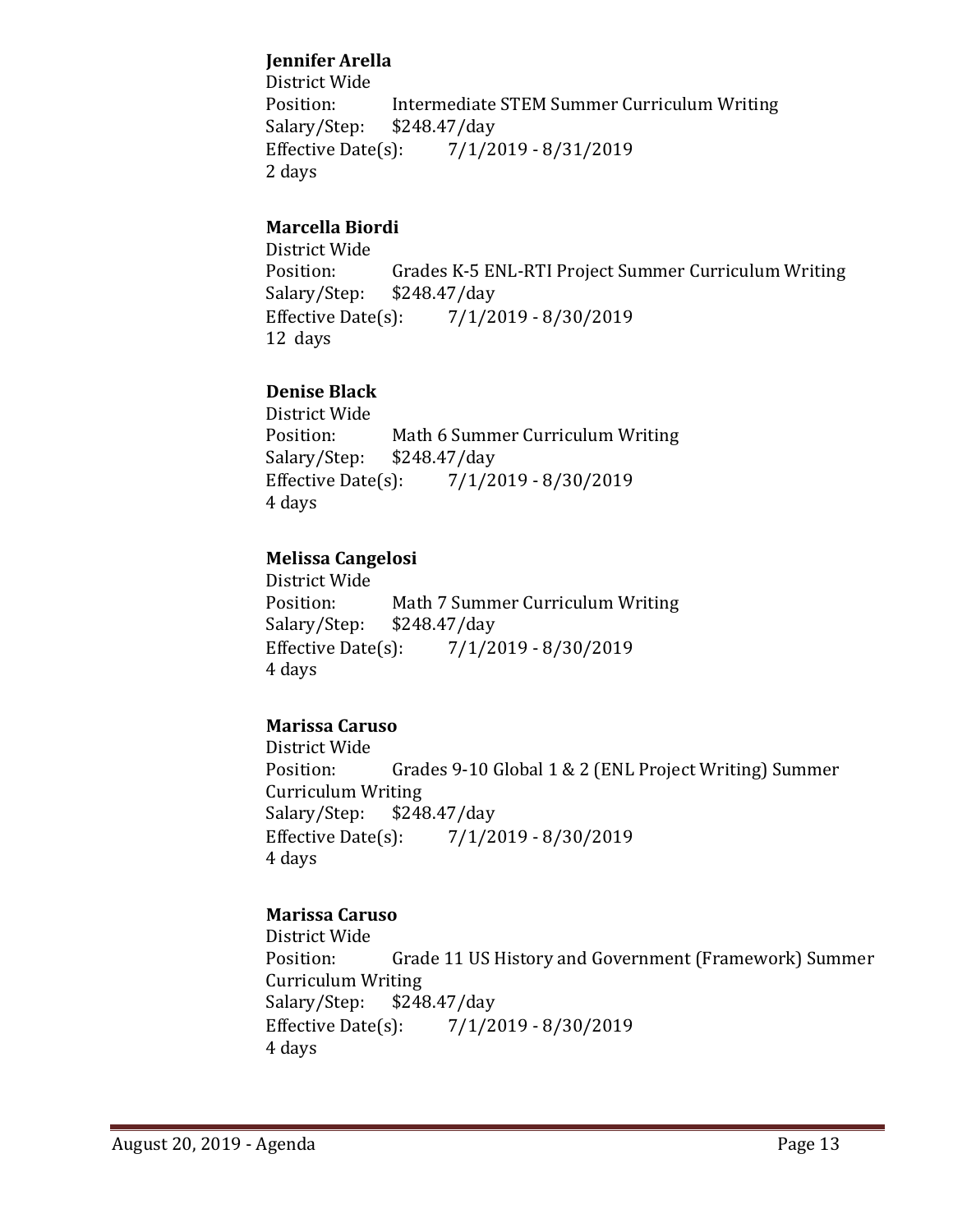# **Keri Cook**

District Wide Position: Grade 6 Multi Language Summer Curriculum Writing<br>Salary/Step: \$248.47/day Salary/Step: \$248.47/day<br>Effective Date(s): 7/1/2  $7/1/2019 - 8/30/2019$ 2 days

### **Lauren Corcoran**

District Wide AIS K-2 Summer Curriculum Writing<br>\$248.47/day Salary/Step: \$2<br>Effective Date(s):  $7/1/2019 - 8/31/2019$ 2 days

#### **Sara DiCandia**

District Wide Position: Geometry Summer Curriculum Writing<br>Salary/Step: \$248.47/day Salary/Step: \$248.47/day<br>Effective Date(s): 7/1/2  $7/1/2019 - 8/30/2019$ 4 days

#### **Dylan Duprez**

Deer Park High School Administor Lab Practical Make-Ups<br>\$39/hour Salary/Step: \$3<br>Effective Date(s): Effective Date(s): 6/12/2019 - 6/14/2019

# **Kimberly Essig**

District Wide Position: Grades K-5 ENL-RTI Project Summer Curriculum Writing<br>Salary/Step: \$248.47/day Salary/Step: \$248.47/day<br>Effective Date(s): 7/1/2  $7/1/2019 - 8/30/2019$ 12 days

#### **Danielle Finocchiaro**

District Wide Grades K-5 ENL-RTI Project Summer Curriculum Writing \$248.47/day Salary/Step: \$2<br>Effective Date(s):  $7/1/2019 - 8/30/2019$ 12 days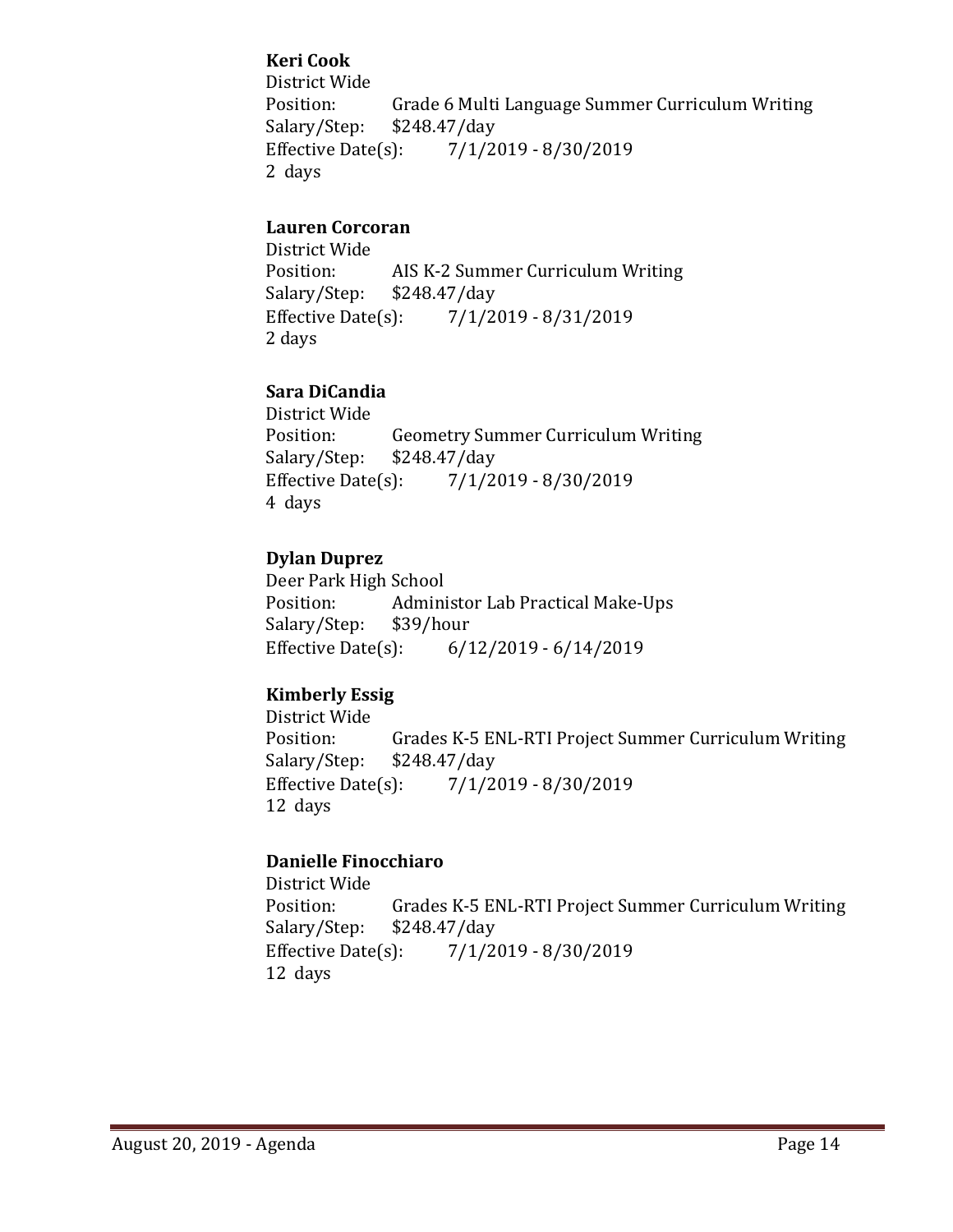#### **Thomas Fitzmaurice**

District Wide Grade 5 Reading Summer Curriculum Writing<br>\$248.47/day Salary/Step: \$2<br>Effective Date(s): Effective Date(s): 7/1/2019 - 8/31/2019 2 days

# **Christy Freire**

District Wide Grades 6-12 ENL-NYSESLAT Summer Curriculum writing \$248.47/day Salary/Step: \$2<br>Effective Date(s):  $7/1/2019 - 8/30/2019$ 8 days

# **Ardis Gerrie**

District Wide AIS K-2 Summer Curriculum Writing<br>\$248.47/day Salary/Step: \$2<br>Effective Date(s):  $7/1/2019 - 8/31/2019$ 2 days

#### **Elisabeth Gleason**

District Wide Position: Grades 6-12 ENL-NYSESLAT Summer Curriculum Writing<br>Salary/Step: \$248.47/day Salary/Step: \$248.47/day<br>Effective Date(s): 7/1/2 Effective Date(s): 7/1/2019 - 8/30/2019 8 days

# **Elizabeth Gleason**

Deer Park High School<br>Position: ENL Af ENL After School Homework Helpers<br>\$71/hour Salary/Step: \$7<br>Effective Date(s):  $5/1/2019 - 6/30/2019$ 

#### **Dana Grafstein**

District Wide Primary STEM Lab Summer Curriculum Writing<br>\$248.47/day Salary/Step: \$2<br>Effective Date(s):  $7/1/2019 - 8/31/2019$ 2 days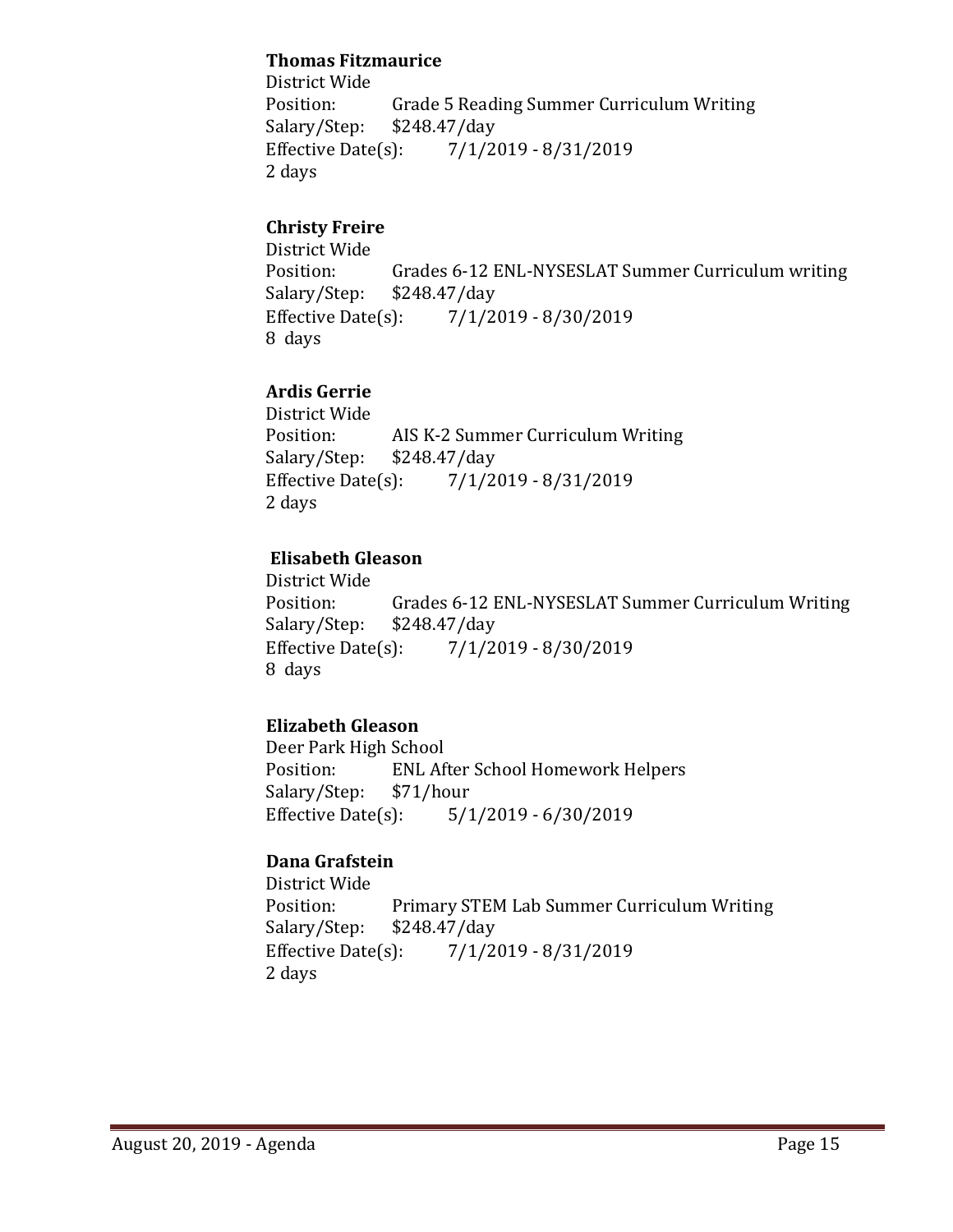### **Marianna Grieco**

District Wide AIS K-2 Summer Curriculum Writing<br>\$248.47/day Salary/Step: \$2<br>Effective Date(s): Effective Date(s): 7/1/2019 - 8/31/2019 2 days

# **Marianna Grieco**

District Wide Grade 1 Math Summer Curriculum Writing<br>\$248.47/day Salary/Step: \$2<br>Effective Date(s):  $7/1/2019 - 8/31/2019$ 2 days

# **John Heeg**

Robert Frost Middle School<br>Position: Ed Tech Mer Ed Tech Mentor<br>\$600 Salary/Step: \$6<br>Effective Date(s):  $9/1/2019 - 6/30/2020$ 

# **Kerri Held**

District Wide Pre-Algebra Summer Curriculum Writing<br>\$248.47/day Salary/Step: \$2<br>Effective Date(s):  $7/1/2019 - 8/30/2019$ 2 days

# **Donna Josefak**

District Wide Position: Topics in Algebra & Geometry Summer Curriculum Writing<br>Salary/Step: \$248.47/day Salary/Step: \$248.47/day<br>Effective Date(s): 7/1/2  $7/1/2019 - 8/30/2019$ 4 days

# **Lauren Kalinowski**

District Wide Math 8 Summer Curriculum Writing<br>\$248.47/day Salary/Step: \$2<br>Effective Date(s):  $7/1/2019 - 8/30/2019$ 4 days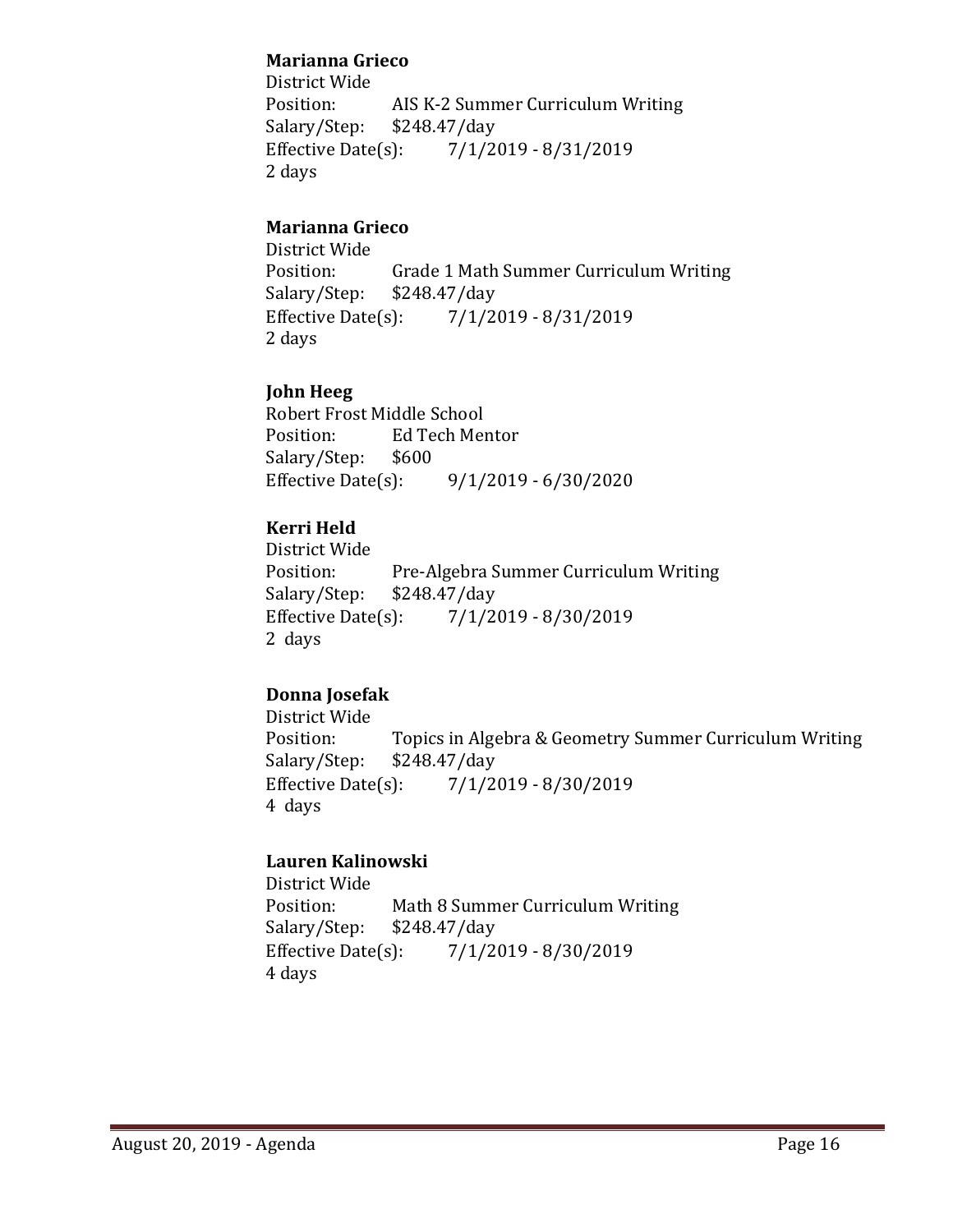#### **Jessica Kalisiewicz**

District Wide<br>Position: Grade 4 Reading Summer Curriculum Writing<br>\$248.47/day Salary/Step: \$2<br>Effective Date(s): Effective Date(s): 7/1/2019 - 8/31/2019 1 day

#### **Jessica Kalisiewicz**

District Wide Grade 4 Math Summer Curriculum Writing<br>\$248.47/day Salary/Step: \$2<br>Effective Date(s): Effective Date(s): 7/1/2019 - 8/31/2019 2 days

#### **Andrea Karousis**

District Wide Topics in Algebra & Geometry Summer Curriculum Writing \$248.47/day Salary/Step: Effective Date(s): 7/1/2019 - 8/30/2019 4 days

#### **Patricia Katz**

District Wide AIS 3-5 Reading Summer Curriculum Writing<br>\$248.47/day Salary/Step: \$24<br>Effective Date(s): Effective Date(s): 7/1/2019 - 8/31/2019 2 days

#### **Annemarie Kennedy**

District Wide<br>Position: ELA 8 Summer Curriculum Writing<br>\$248.47/day Salary/Step: Effective Date(s): 7/1/2019 - 8/30/2019 1 day

# **Annemarie Kennedy**

District Wide Grade 1 Math Summer Curriculum Writing<br>\$248.47/day Salary/Step: \$24<br>Effective Date(s):  $7/1/2019 - 8/31/2019$ 2 days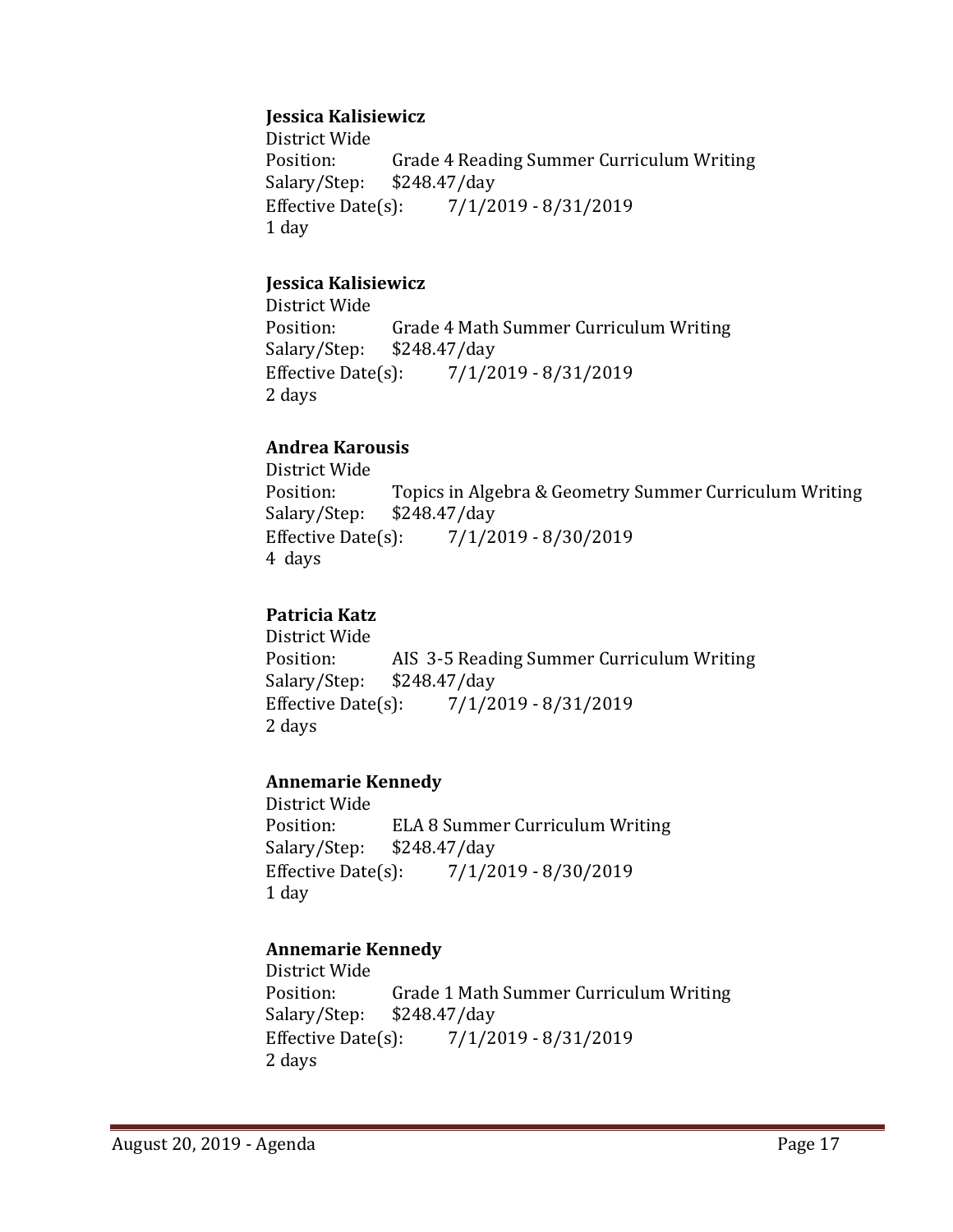### **Lisa Kiernan**

District Wide Grades 9-10 Global 1 & 2 (ENL Project Writing) Summer Curriculum Writing<br>Salary/Step: \$248.47/day Salary/Step: \$2<br>Effective Date(s):  $7/1/2019 - 8/30/2019$ 4 days

### **Lisa Kiernan**

District Wide Grades 6-12 ENL-NYSESLAT Summer Curriculum Writing \$248.47/day Salary/Step: \$2<br>Effective Date(s): Effective Date(s): 7/1/2019 - 8/30/2019 8 days

#### **Lauren King-Hempel**

District Wide Intermediate STEM Summer Curriculum Writing<br>\$248.47/day Salary/Step: \$2<br>Effective Date(s): Effective Date(s): 7/1/2019 - 8/31/2019 2 days

#### **Lauren Kuban**

District Wide Grade 5 Math Summer Curriculum Writing<br>\$248.47/dav Salary/Step: \$2<br>Effective Date(s):  $7/1/2019 - 8/31/2019$ 2 days

# **Annemarie Lenio**

District Wide Position: Grade 6 Business Communications Summer Curriculum Writing<br>Salary/Step: \$248.47/day Salary/Step: \$248.47/day<br>Effective Date(s): 7/1/2 Effective Date(s): 7/1/2019 - 8/30/2019 3 days

# **Annemarie Lenio**

District Wide Grade 8 Essentials of Computer Applications Summer Curriculum Writing<br>Salary/Step: \$248.47/day Salary/Step: \$2<br>Effective Date(s): Effective Date(s): 7/1/2019 - 8/30/2019 3 days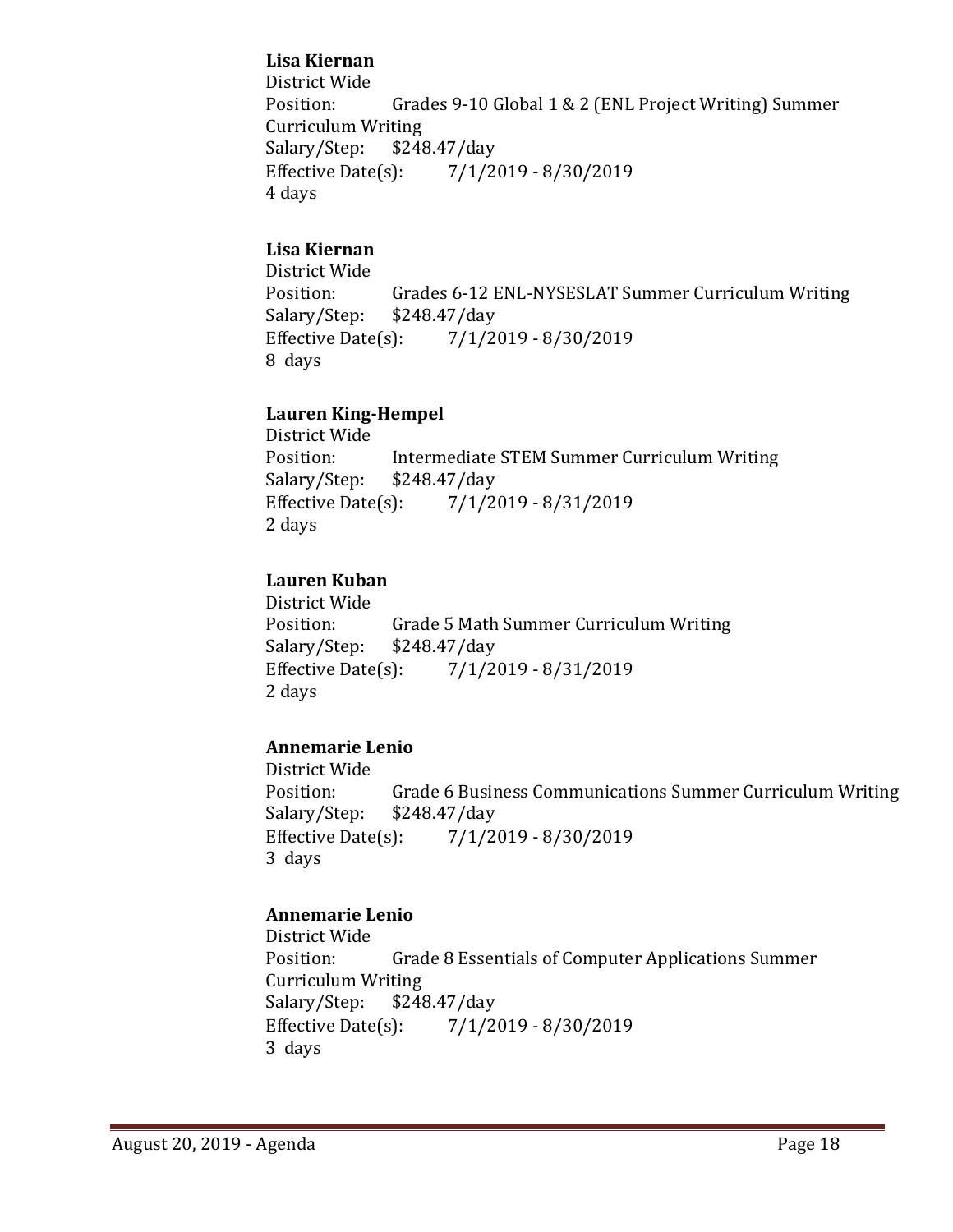# **Alex Lima**

District Wide Position: Grades 11-12 Spanish 4 Summer Curriculum Writing<br>Salary/Step: \$248.47/day Salary/Step: \$248.47/day<br>Effective Date(s): 7/1/2  $7/1/2019 - 8/30/2019$ 2 days

#### **Kristen M Lombardo**

District Wide Grade 4 Reading Summer Curriculum Writing<br>\$248.47/day Salary/Step: Effective Date(s): 7/1/2019 - 8/31/2019 1 day

#### **Chris LoPiccolo**

Robert Frost Middle School<br>Position: 7th/8th Gra Position: 7th/8th Grade Head Football Coach<br>Salary/Step: \$6180.21 9 Units/ 9 Units/Step 5+ Effective Date(s): 9/3/2019 - 11/2/2019

# **Cassandra Lynch**

District Wide Position: Math 7 Summer Curriculum Writing<br>Salary/Step: \$248.47/day Salary/Step: \$248.47/day<br>Effective Date(s): 7/1/2  $7/1/2019 - 8/30/2019$ 4 days

# **Fran Marotta**

District Wide<br>Position: Grade 5 Math Summer Curriculum Writing<br>\$248.47/day Salary/Step: \$2<br>Effective Date(s): Effective Date(s): 7/1/2019 - 8/31/2019 2 days

# **Jean Martine**

District Wide Position: K-2 Digital Literacy Summer Curriculum Writing<br>Salary/Step: \$248.47/day Salary/Step: \$248.47/day<br>Effective Date(s): 7/1/2  $7/1/2019 - 8/31/2019$ 3 days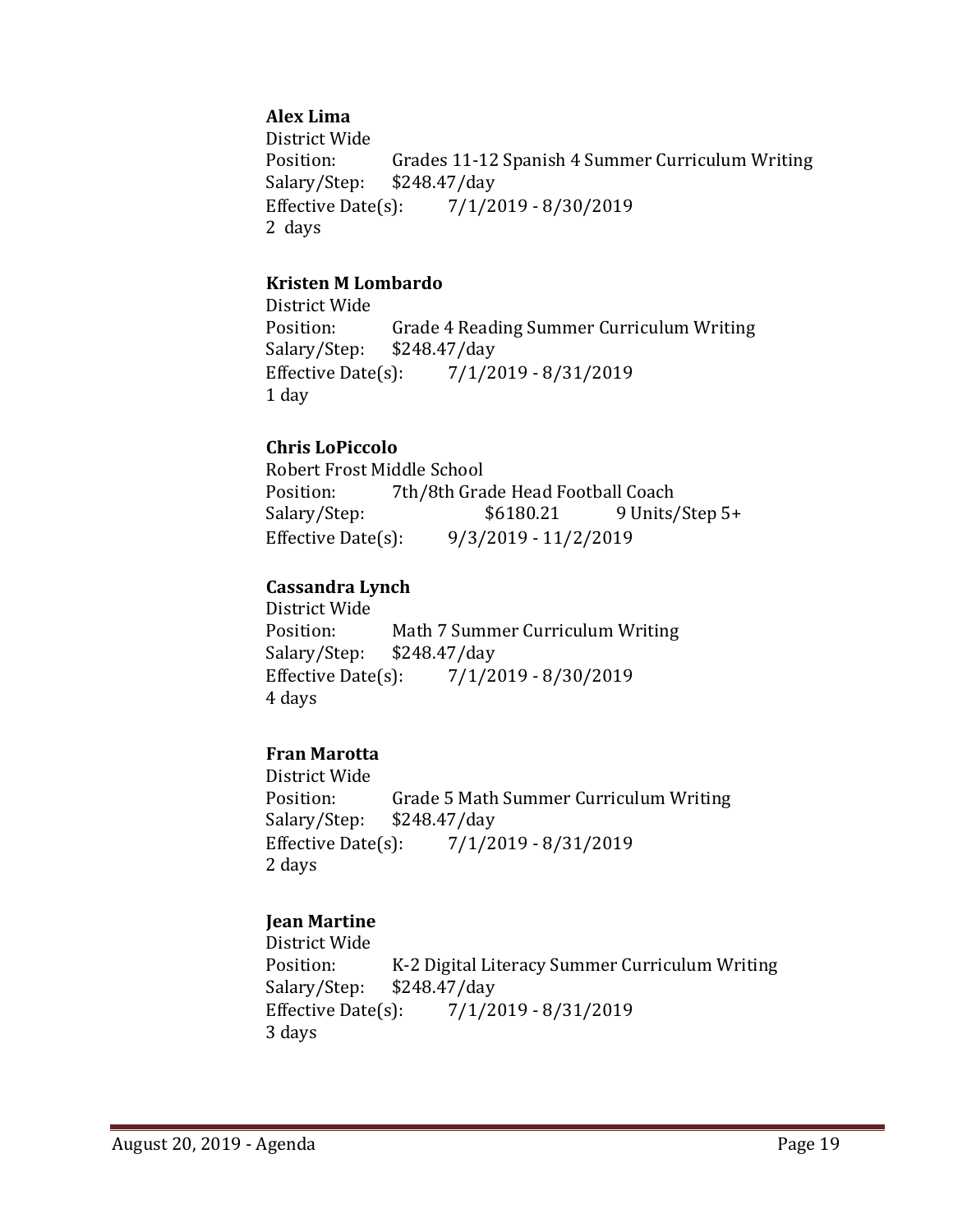### **Jean Martine**

District Wide Position: Primary STEM Lab Summer Curriculum Writing<br>Salary/Step: \$248.47/day Salary/Step: \$248.47/day<br>Effective Date(s): 7/1/2  $7/1/2019 - 8/31/2019$ 2 days

### **Salvatore Mascolo**

District Wide Math 8 Summer Curriculum Writing<br>\$248.47/day Salary/Step: \$2<br>Effective Date(s):  $7/1/2019 - 8/30/2019$ 4 days

#### **Nicole McAdam**

District Wide Position: Intermediate STEM Summer Curriculum Writing<br>Salary/Step: \$248.47/day Salary/Step: \$248.47/day<br>Effective Date(s): 7/1/2  $7/1/2019 - 8/31/2019$ 2 days

# **Anne McCormack**

District Wide Position: Algebra 2 Summer Curriculum Writing<br>Salary/Step: \$248.47/day Salary/Step: \$248.47/day<br>Effective Date(s): 7/1/2 Effective Date(s): 7/1/2019 - 8/30/2019 4 days

# **Kevin McCreesh**

District Wide Algebra 2 Summer Curriculum Writing<br>\$248.47/day Salary/Step: \$2<br>Effective Date(s):  $7/1/2019 - 8/30/2019$ 4 days

# **Devante McFarlane**

Deer Park High School<br>Position: [V Head Position: JV Head Football Coach<br>Salary/Step: \$5,295.10 10 Units/Step 1 Effective Date(s): 8/19/2019 - 11/1/2019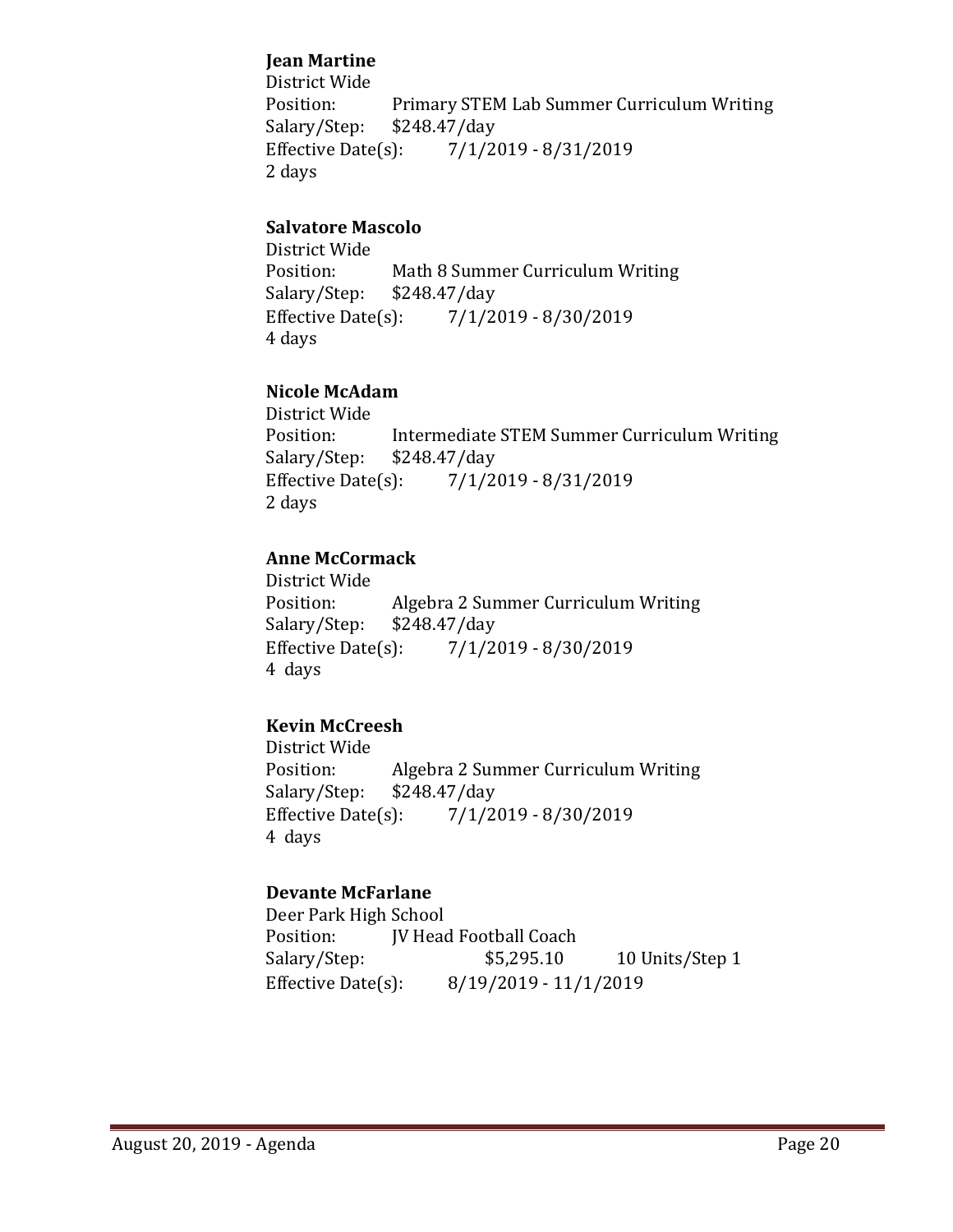### **Lauren McHugh**

District Wide Position: Primary STEM Lab Summer Curriculum Writing<br>Salary/Step: \$248.47/day Salary/Step: \$248.47/day<br>Effective Date(s): 7/1/2 Effective Date(s): 7/1/2019 - 8/31/2019 2 days

# **Alexandros Mesimeris**

Deer Park High School<br>Position: Ed Tecl Ed Tech Mentor<br>\$1,200 Salary/Step: \$1<br>Effective Date(s):  $9/1/2019 - 6/30/2020$ 

#### **Luisa Moynihan**

District Wide Position: Grade 3 Math Summer Curriculum Writing<br>Salary/Step: \$248.47/day  $$248.47/day$ Effective Date(s): 7/1/2019 - 8/31/2019 2 days

# **Rosanne Mozian**

District Wide Grade K Math Summer Curriculum Writing<br>\$248.47/day Salary/Step: \$2<br>Effective Date(s):  $7/1/2019 - 8/31/2019$ 2 days

# **Christine Musachio**

District Wide AIS 3-5 Reading Summer Curriculum Writing<br>\$248.47/day Salary/Step: \$2<br>Effective Date(s): Effective Date(s): 7/1/2019 - 8/31/2019 2 days

# **Kristin Noblett**

District Wide Grade 2 Math Summer Curriculum Writing<br>\$248.47/day Salary/Step: \$2<br>Effective Date(s):  $7/1/2019 - 8/31/2019$ 2 days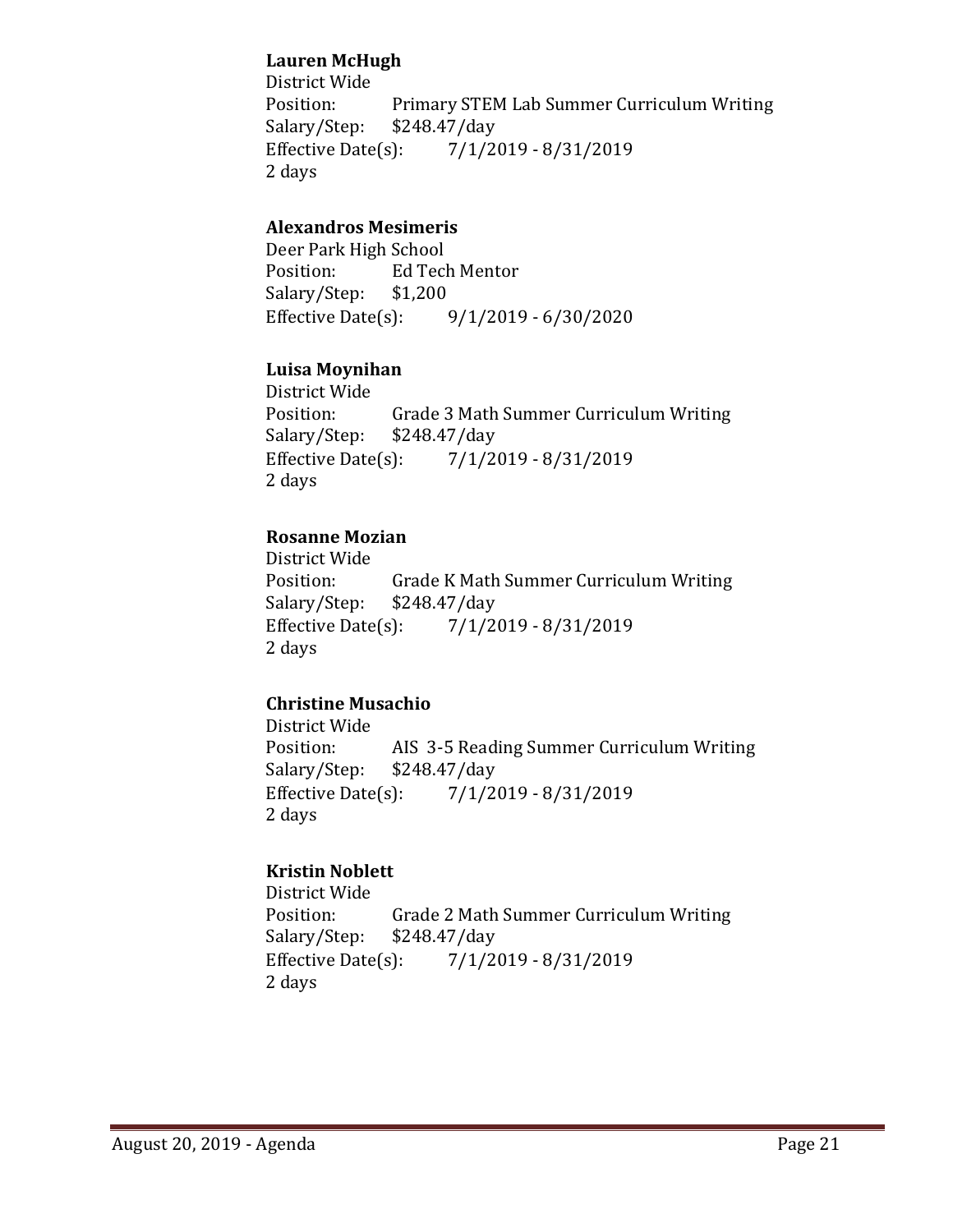### **Heather Nola**

District Wide Grades 9-10 Spanish 2 Summer Curriculum Writing \$248.47/day Salary/Step: \$2<br>Effective Date(s):  $7/1/2019 - 8/30/2019$ 3 days

# **Laura Oddo**

District Wide Grade K Math Summer Curriculum Writing<br>\$248.47/day Salary/Step: Effective Date(s): 7/1/2019 - 8/31/2019 2 days

#### **Carey Okurowski**

Robert Frost Middle School<br>Position: Ed Tech Mer Ed Tech Mentor<br>\$1,200 Salary/Step: Effective Date(s): 9/1/2019 - 6/30/2020

#### **Lori Palopoli**

District Wide<br>Position: Position: Gr 3-5 Digital Literacy Summer Curriculum Writing<br>Salary/Step: \$248.47/day  $$248.47$ /day Effective Date(s): 7/1/2019 - 8/31/2019 2 days

#### **Jaime Pambianchi**

Deer Park High School<br>Position: Ed Tecl Ed Tech Mentor<br>\$1.200 Salary/Step: \$1<br>Effective Date(s):  $9/1/2019 - 6/30/2020$ 

#### **Susan Pannell**

District Wide Position: Grade 6 Business Communications Summer Curriculum Writing<br>Salary/Step: \$248.47/day Salary/Step: \$2<br>Effective Date(s):  $7/1/2019 - 8/30/2019$ 3 days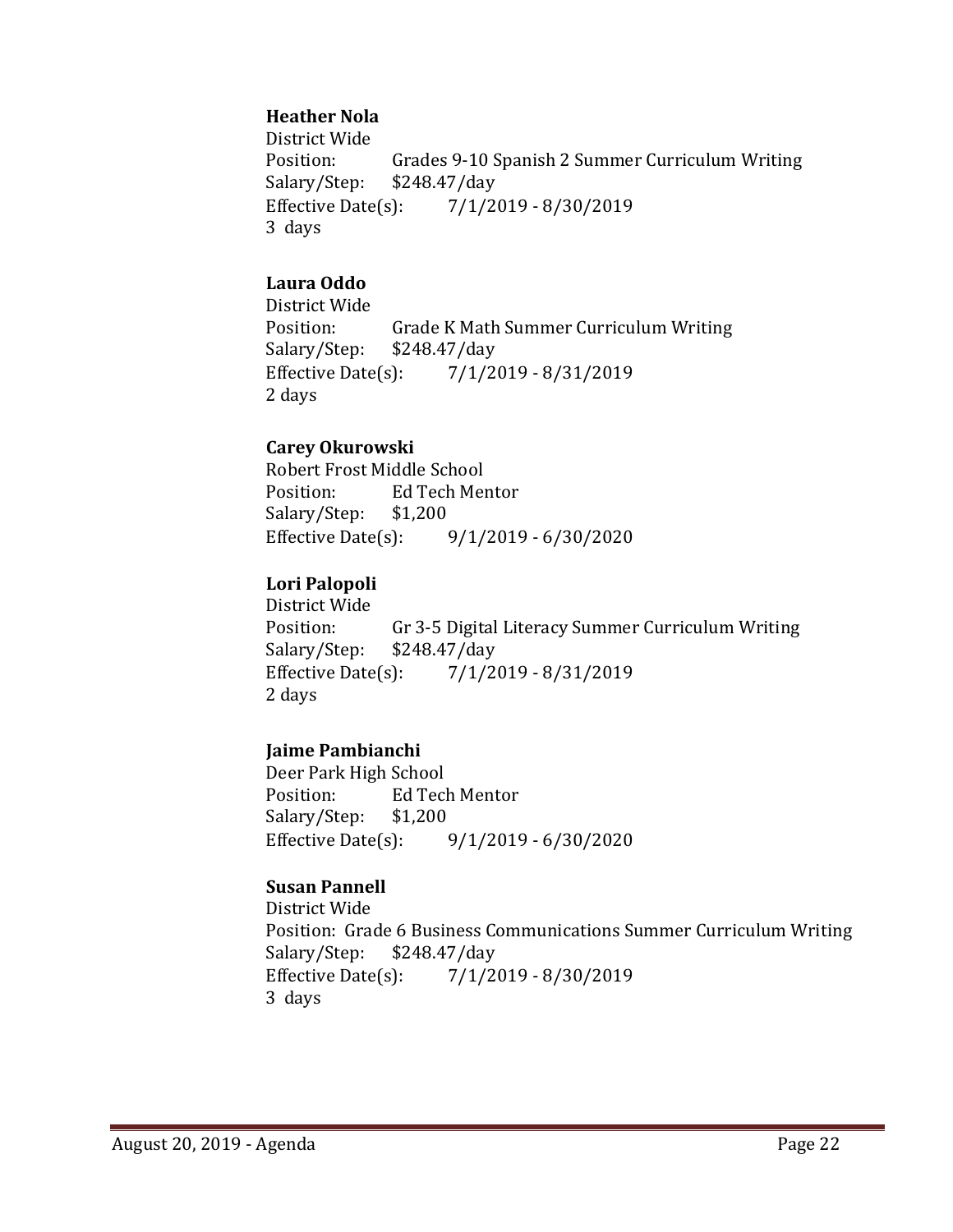### **Susan Pannell**

District Wide Grade 8 Essentials of Computer Applications Summer Curriculum Writing<br>Salary/Step: \$248.47/day Salary/Step: \$2<br>Effective Date(s):  $7/1/2019 - 8/30/2019$ 3 days

#### **Dina Pannone**

District Wide Grades 9-10 Spanish 2 Summer Curriculum Writing \$248.47/day Salary/Step: \$2<br>Effective Date(s): Effective Date(s): 7/1/2019 - 8/30/2019 3 days

# **Amy Pellegrino**

District Wide Grades 6-12 ENL-NYSESLAT Summer Curriculum writing \$248.47/day Salary/Step: \$2<br>Effective Date(s):  $7/1/2019 - 8/30/2019$ 8 days

#### **Daryn Perry**

District Wide AIS K-2 Summer Curriculum Writing<br>\$248.47/dav Salary/Step: \$2<br>Effective Date(s):  $7/1/2019 - 8/31/2019$ 2 days

# **Kristen Petraco**

District Wide Position: Grade 3 Math Summer Curriculum Writing<br>Salary/Step: \$248.47/day Salary/Step: \$248.47/day<br>Effective Date(s): 7/1/2 Effective Date(s): 7/1/2019 - 8/31/2019 2 days

# **Ann-Marie Ponzio**

District Wide Position: AIS 3-5 Reading Summer Curriculum Writing<br>Salary/Step: \$248.47/day Salary/Step: \$248.47/day<br>Effective Date(s): 7/1/2  $7/1/2019 - 8/31/2019$ 2 days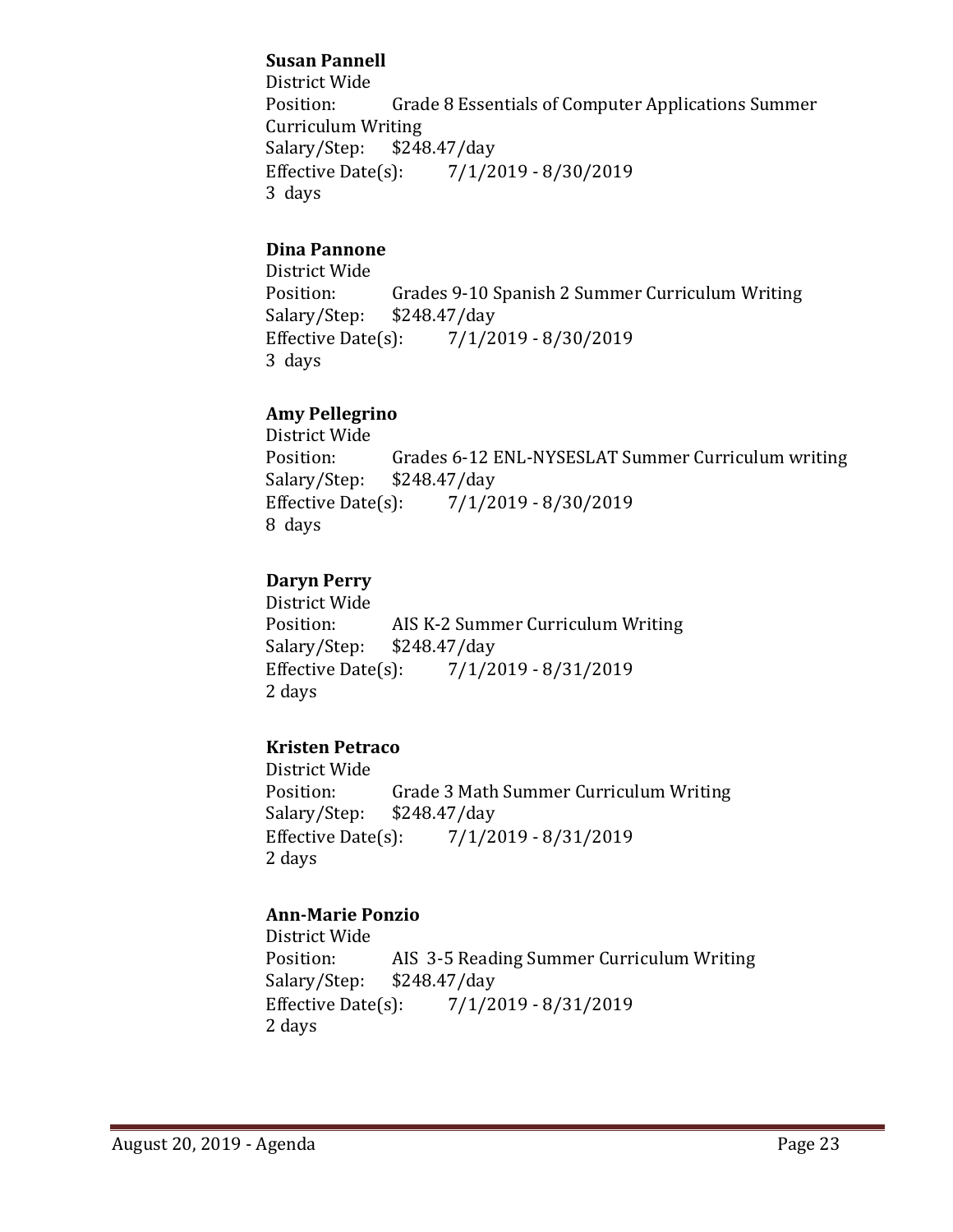### **Maria Racano**

District Wide Position: Pre-Algebra Summer Curriculum Writing<br>Salary/Step: \$248.47/day Salary/Step: \$248.47/day<br>Effective Date(s): 7/1/2  $7/1/2019 - 8/30/2019$ 2 days

# **Nina Ragone**

District Wide Grade 5 Math Summer Curriculum Writing<br>\$248.47/day Salary/Step: \$2<br>Effective Date(s):  $7/1/2019 - 8/31/2019$ 2 days

# **Kristen Salemi**

District Wide Position: Geometry Summer Curriculum Writing<br>Salary/Step: \$248.47/day Salary/Step: \$248.47/day<br>Effective Date(s): 7/1/2  $7/1/2019 - 8/30/2019$ 4 days

# **Andrea Schwint**

District Wide Grade 11 US History and Government (Framework) Summer Curriculum Writing<br>Salary/Step: \$248.47/day Salary/Step: \$2<br>Effective Date(s):  $7/1/2019 - 8/30/2019$ 4 days

# **Alfonsina Sguera**

District Wide Position: Grades 9-10 Spanish 2 Summer Curriculum Writing<br>Salary/Step: \$248.47/day Salary/Step: \$248.47/day<br>Effective Date(s): 7/1/2  $7/1/2019 - 8/30/2019$ 3 days

# **Patricia Skjoldahl**

District Wide Position: Grade 8 Cultural Foods Summer Curriculum Writing<br>Salary/Step: \$248.47/day Salary/Step: \$248.47/day<br>Effective Date(s): 7/1/20  $7/1/2019 - 8/30/2019$ 1 day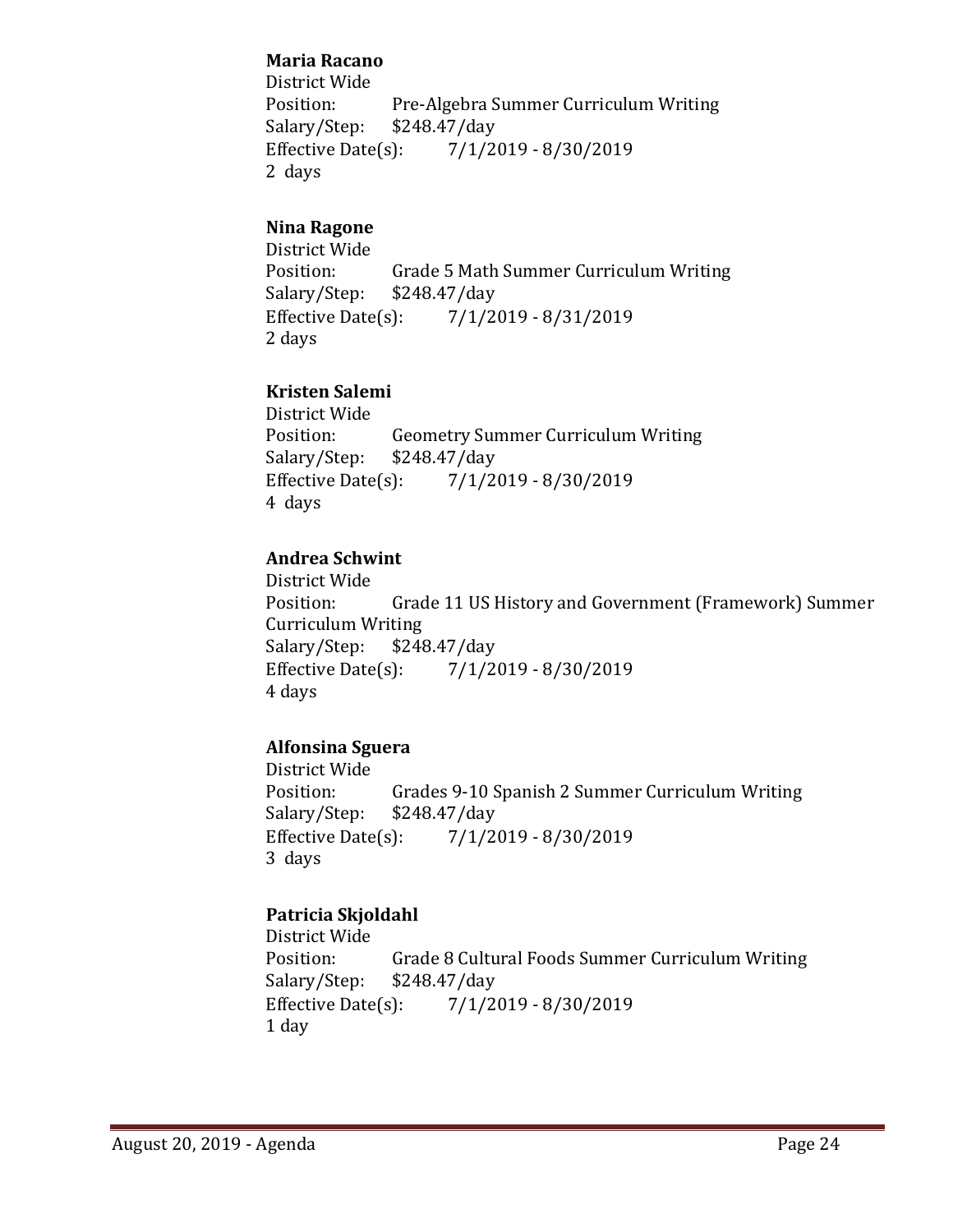### **Brittany Skrypek**

District Wide ELA 7 Summer Curriculum Writing<br>\$248.47/day Salary/Step: \$2<br>Effective Date(s):  $7/1/2019 - 8/30/2019$ 1 day

# **Susan Steinman**

District Wide Position: Primary STEM Lab Summer Curriculum Writing<br>Salary/Step: \$248.47/day Salary/Step: \$248.47/day<br>Effective Date(s): 7/1/2  $7/1/2019 - 8/31/2019$ 2 days

# **Linda Stow**

District Wide Grade K Math Summer Curriculum Writing<br>\$248.47/day Salary/Step: \$2<br>Effective Date(s):  $7/1/2019 - 8/31/2019$ 2 days

# **Scott Surdi**

Robert Frost Middle School Ed Tech Mentor<br>\$600 Salary/Step: Effective Date(s): 9/1/2019 - 6/30/2020

# **Anthony Tannacore**

District Wide Position: Math 6 Summer Curriculum Writing<br>Salary/Step: \$248.47/day Salary/Step: \$248.47/day<br>Effective Date(s): 7/1/20  $7/1/2019 - 8/30/2019$ 4 days

# **Catherine Torre**s

District Wide Grade 4 Math Summer Curriculum Writing<br>\$248.47/dav Salary/Step: \$2<br>Effective Date(s):  $7/1/2019 - 8/31/2019$ 2 days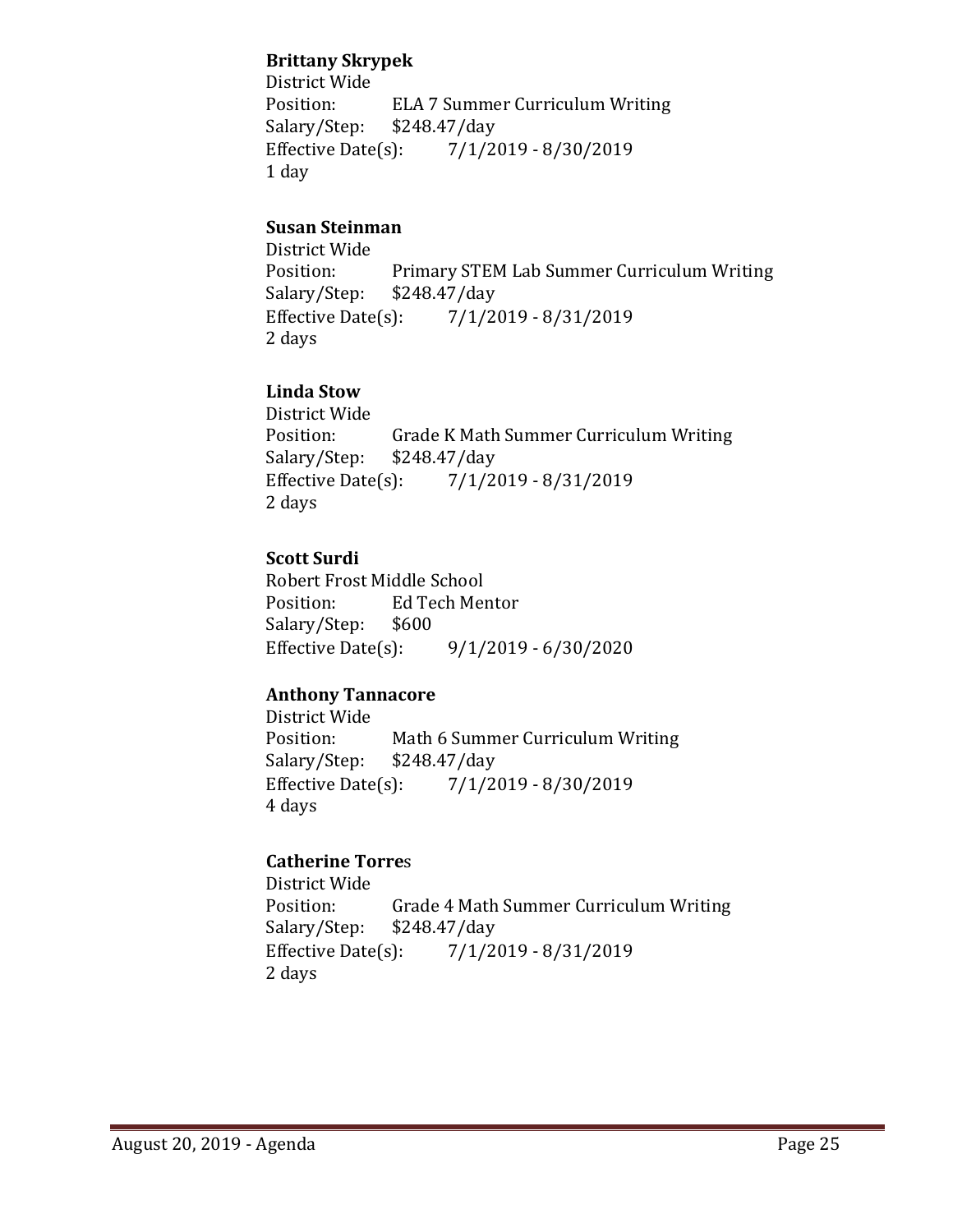# **SCHEDULE 19/BP-814 – SCHEDULES OF BILLS PAYABLE**

| General*               | #4          | 7/31/2019 |
|------------------------|-------------|-----------|
| General*               | # 5         | 8/31/2019 |
| Federal*               | #1          | 8/31/2019 |
| School Lunch*          | #1          | 8/31/2019 |
| Capital*               | #1          | 8/31/2019 |
| Capital*               | #2          | 8/31/2019 |
|                        | Daily Check |           |
| <b>WORKERS' COMP.*</b> | Register    | 7/19/2019 |
|                        | Daily Check |           |
| <b>WORKERS' COMP.*</b> | Register    | 7/22/2019 |
|                        | Daily Check |           |
| <b>WORKERS' COMP.*</b> | Register    | 7/22/2019 |
|                        | Daily Check |           |
| <b>WORKERS' COMP.*</b> | Register    | 7/22/2019 |
|                        | Daily Check |           |
| <b>WORKERS' COMP.*</b> | Register    | 7/29/2019 |
|                        | Daily Check |           |
| <b>WORKERS' COMP.*</b> | Register    | 7/30/2019 |
|                        | Daily Check |           |
| <b>WORKERS' COMP.*</b> | Register    | 7/31/2019 |
|                        | Daily Check |           |
| <b>WORKERS' COMP.*</b> | Register    | 8/1/2019  |
|                        | Daily Check |           |
| <b>WORKERS' COMP.*</b> | Register    | 8/2/2019  |

# **SCHEDULE D – BID AWARDS**

#### *Bids for Bid # BDP19-006 School and Facilities Shirts, Sweatshirts and Jackets were received and opened at 11:00 AM on March 21, 2019.*

Bids were advertised in Newsday. Forms and specifications were processed in accordance with Section 103 of the General Municipal Law and bids were solicited on the Empire State Purchasing Group website at [www.EmpireStateBidSystem.com.](http://www.empirestatebidsystem.com/)

Bids were received from the following vendors:

ABC Custom Sales, Inc. Arrow Safety Device Company BSN Sports Express Press Loreman's Embroidery, Engraving, Screenprinting, LLC South Shore Outdoor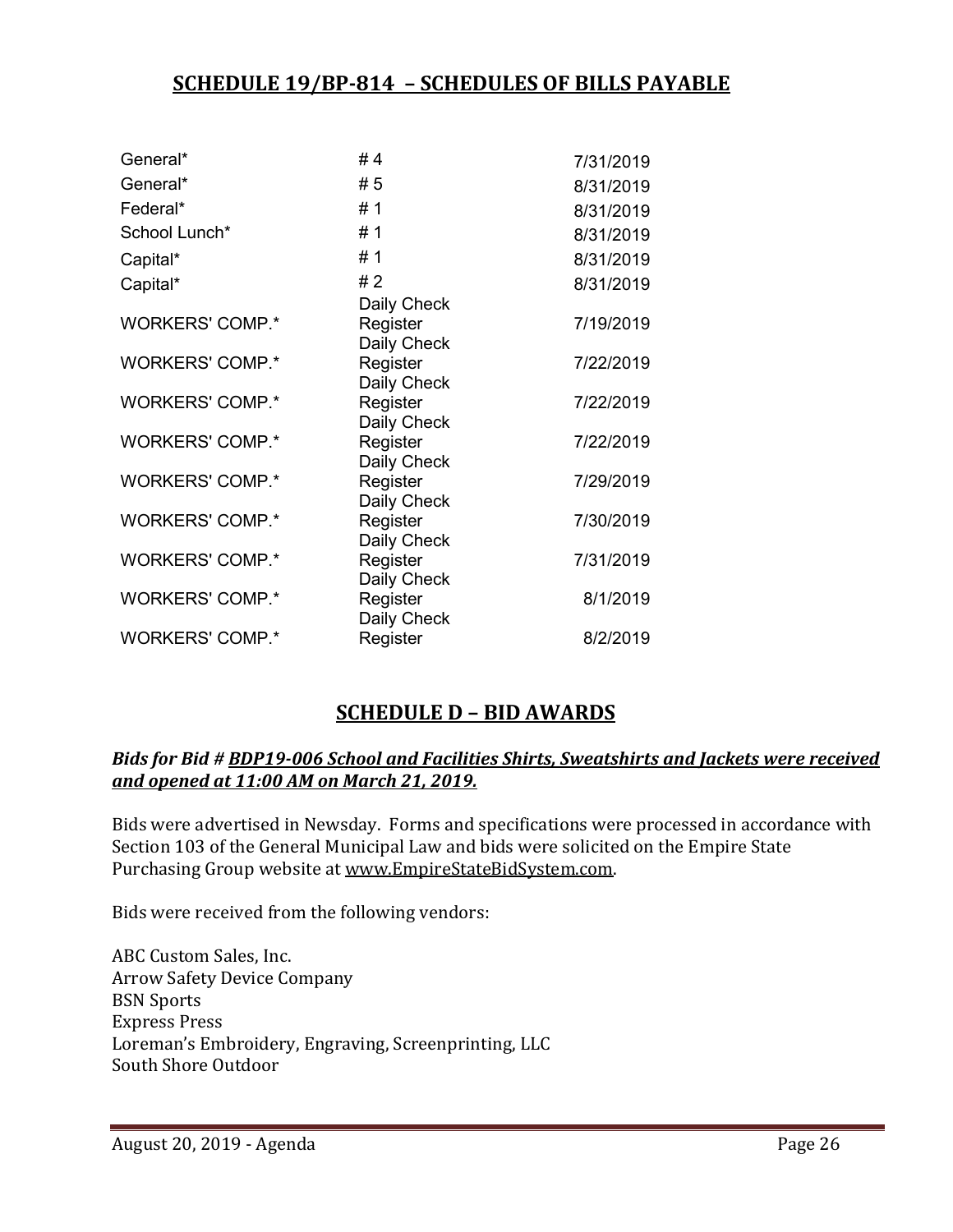Present at bid opening: Lauren von Ende, Purchasing Agent and Margaret Jacobs, Recorder. There were no vendors present.

It is recommended that the bid be awarded to the following vendors as the lowest responsible bidders meeting specifications (see attached pricing in file):

ABC Custom Sales, Inc. BSN Sports Express Press

### *Bids for Bid # BDP19-020 Pupil Transportation To and From AHRC and Sayville Learning Center were received and opened at 11:00 AM on July 12, 2019.*

Bids were advertised in Newsday. Forms and specifications were processed in accordance with Section 103 of the General Municipal Law and bids were solicited on the Empire State Purchasing Group website at [www.EmpireStateBidSystem.com.](http://www.empirestatebidsystem.com/)

Bids were received from the following vendors:

Acme Bus Corp. Educational Bus Transportation, Inc. Suffolk Transportation Service, Inc. Towne Bus Corp.

Present at bid opening: Lauren von Ende, Purchasing Agent and Linda Martinez, Recorder. Vendors present: Eileen Betz, Educational Bus Transportation, Inc.; Ron Bonanno, Acme Bus Corp. and Al Morgan, Suffolk Transportation Service, Inc.

It is recommended that the bid be awarded to the following vendors as the lowest responsible bidders meeting specifications (see attached pricing in file):

Educational Bus Transportation, Inc. Suffolk Transportation Service, Inc.

# **SCHEDULE 19-E-435 - EXPLANATION OF BUDGETARY TRANSFERS #T29, T3, T4 & T5**

# **SCHEDULES 19-F-361- CONTRACT REPORT**